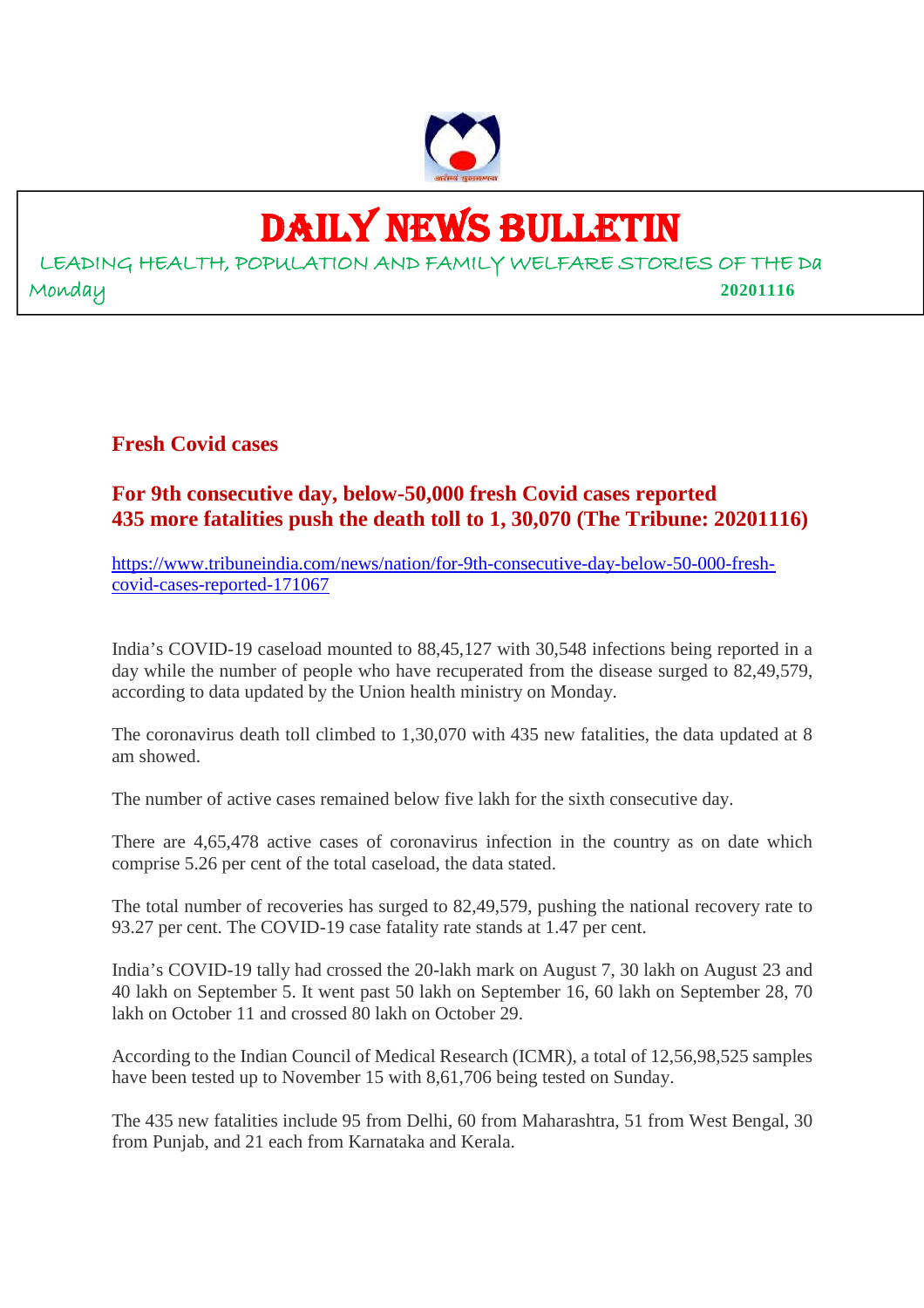The total 1,30,070 deaths reported so far in the country include 45,974 from Maharashtra, followed by 11,529 from Karnataka, 11,478 from Tamil Nadu, 7,661 from West Bengal, 7,614 from Delhi, 7,372 from Uttar Pradesh, 6,868 from Andhra Pradesh, 4,458 from Punjab and 3,803 from Gujarat.

The Health Ministry stressed that more than 70 per cent of the deaths occurred due to comorbidities.

"Our figures are being reconciled with the Indian Council of Medical Research," the Ministry said on its website, adding that state-wise distribution of figures was subject to further verification and reconciliation. PTI

# **COVID-19 vaccine J&J starts two-dose trial of its COVID-19 vaccine candidate Rival drugmakers Pfizer and BioNtech said last week that their potential COVID-19 shot showed more than 90% efficacy(The Tribune: 20201116)**

https://www.tribuneindia.com/news/health/jj-starts-two-dose-trial-of-its-covid-19-vaccinecandidate-171083

J&J starts two-dose trial of its COVID-19 vaccine candidate The U.S. drugmaker plans to enrol up to 30,000 participants for the study. Reuters photo.

Johnson & Johnson launched a new large-scale late-stage trial on Monday to test a two-dose regimen of its experimental COVID-19 vaccine and evaluate potential incremental benefits for the duration of protection with a second dose.

The U.S. drugmaker plans to enrol up to 30,000 participants for the study and run it in parallel with a one-dose trial with as many as  $60,000$  volunteers that began in September.

The UK arm of the study is aiming to recruit 6,000 participants and the rest will join from other countries with a high incidence of COVID-19 cases such as the United States, Belgium, Colombia, France, Germany, the Philippines, South Africa and Spain, it said.

They will be given the first dose of either a placebo or the experimental shot, currently called Ad26COV2, followed by a second dose or placebo 57 days later, said Saul Faust, a professor of paediatric immunology and infectious diseases who is co-leading the trial at University Hospital Southampton.

The trial follows positive interim results from the company's ongoing early to mid-stage clinical study that showed a single dose of its vaccine candidate induced a robust immune response and was generally well-tolerated.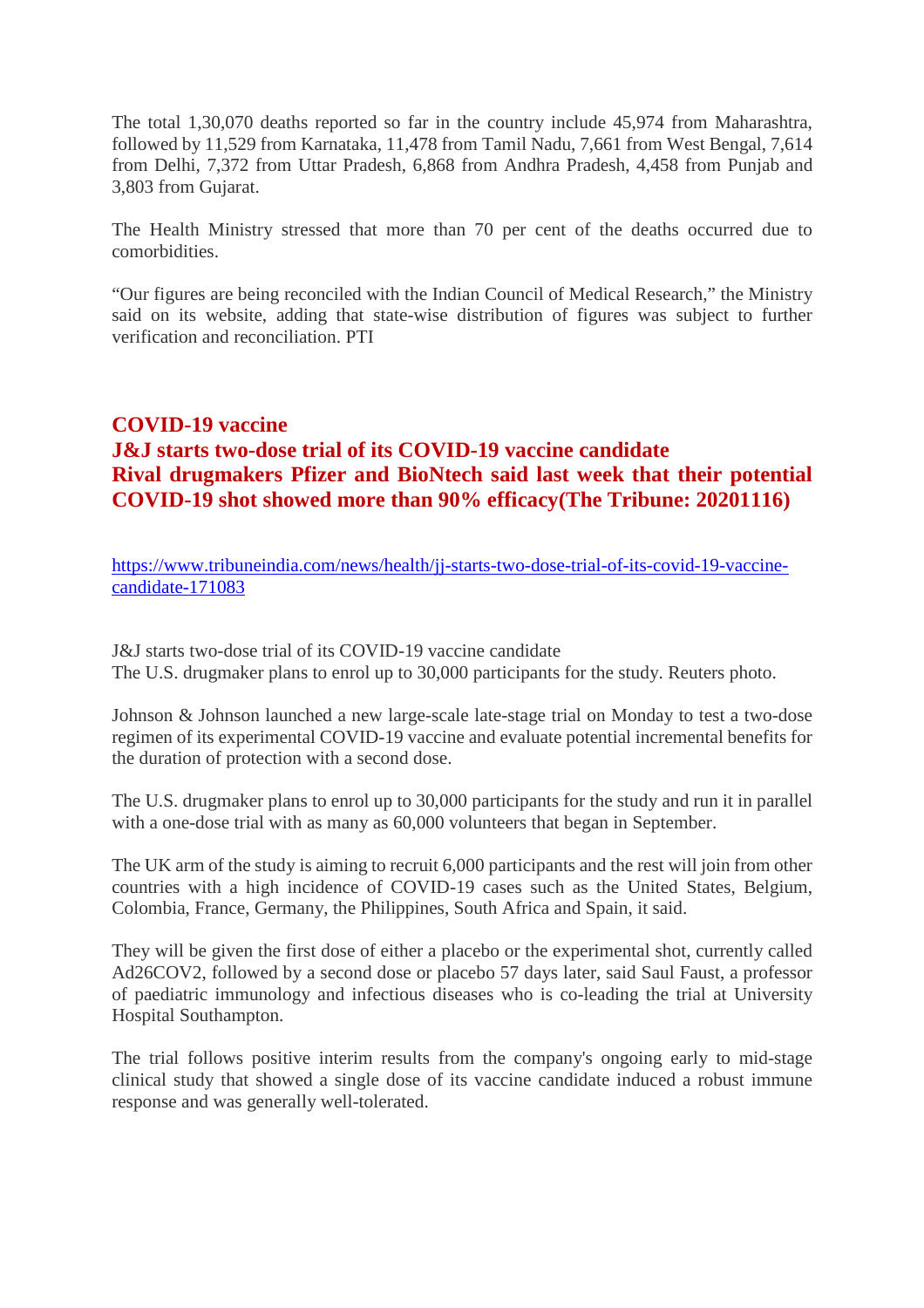"The study will assess efficacy of the investigational vaccine after both the first and second dose to evaluate protection against the virus and potential incremental benefits for duration of protection with a second dose," J&J said in a statement.

Rival drugmakers Pfizer and BioNtech said last week that their potential COVID-19 shot showed more than 90% efficacy in interim data from a late-stage trial, boosting hopes that vaccines against the pandemic disease may be ready for use soon.

While the Pfizer-BioNtech vaccine uses a new technology known as messenger RNA, J&J's uses a cold virus to deliver genetic material from the coronavirus into the body to prompt an immune response.

The platform, called AdVac, is also used in an Ebola vaccine that was approved earlier this year.

"It's really important that we pursue trials of many different vaccines from many different manufacturers and be able then to ensure the supply both to the UK and global population," Faust told reporters at a briefing.

Recruitment into the study will complete in March 2021 and the trial will last for 12 months.— Reuters

# **Sputnik V vaccine**

# **First batch of Sputnik V vaccine to arrive in Kanpur medical college Human clinical trials of the vaccine to start from next week (The Tribune: 20201116)**

https://www.tribuneindia.com/news/health/first-batch-of-sputnik-v-vaccine-to-arrive-inkanpur-medical-college-170672

First batch of Sputnik V vaccine to arrive in Kanpur medical college Photo for representation only. — Reuters

The first batch of Russia's Sputnik V vaccine for COVID-19 is likely to reach Kanpur's Ganesh Shankar Vidyarthi Medical College by next week wherein the vaccine's Phase 2 and Phase 3 human clinical trials will be conducted.

The decision to conduct the human clinical trials of the vaccine was taken after Dr Reddy's Laboratories got approval from the Drugs Controller General of India (DCGI) in this regard, an official said.

Speaking to PTI, college principal R B Kamal said the human clinical trials of the vaccine will start from next week.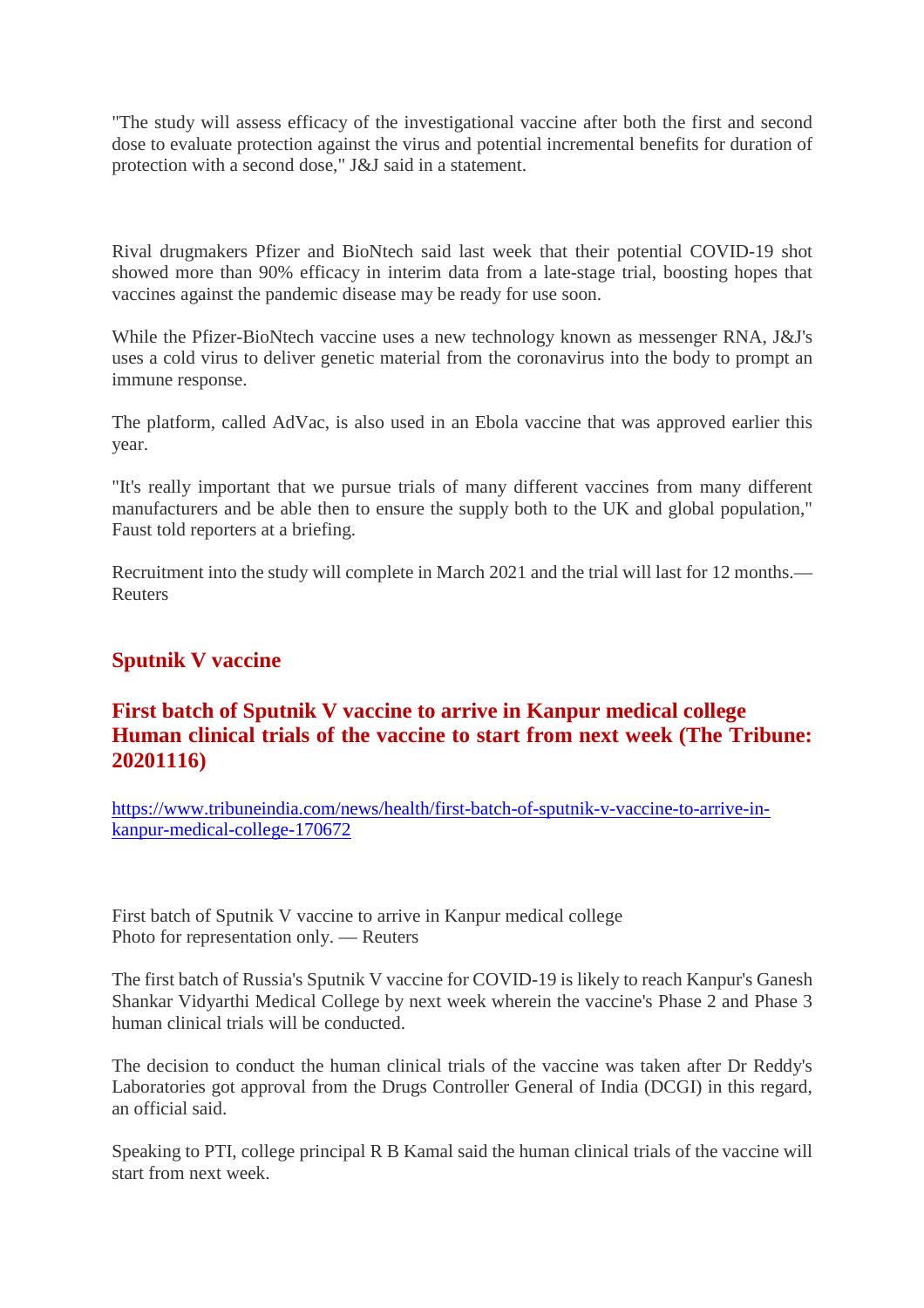"As many as 180 volunteers have registered for the trials. Head of the research Saurabh Agarwal will determine the dosage of the vaccine to be administered. One dose will be administered and the condition of volunteers will be monitored to determine whether they need further doses or not," he said.

Kamal said the volunteers' vitals and condition will be checked periodically and the data will be analysed to determine whether the vaccine is a success or not.

He said the effect of the vaccine on the volunteers will be studied for seven months after the same is administered once, twice or thrice within an interval of 21 days.

After observing the effects of the vaccine for a month, authorities will be apprised of the results of the trial, and they will then make a decision accordingly.

The Ethics Committee of the college has also given permission for the trails, he said.

The vaccine has to be kept at a temperature of -20 to -70 degrees Celsius.

In September, Dr Reddy's and the Russian Direct Investment Fund (RDIF), Russia's sovereign wealth fund, entered into a partnership to conduct clinical trials of Sputnik V vaccine and its distribution in India.

As part of the partnership, RDIF shall supply 100 million doses of the vaccine to Dr Reddy's upon regulatory approval in India.

On August 11, the Sputnik V vaccine was registered by the Ministry of Health of Russia and became the world's first registered vaccine against COVID-19 based on the human adenoviral vector platform.

#### **Steroid treatment**

**Steroid treatment should be reserved for sickest COVID-19 patients, say scientists**

**While dexamethasone and other steroids are prescribed to treat cytokine storms, scientists say these drugs can backfire in patients whose immune response is already suppressed(The Tribune: 20201116)**

https://www.tribuneindia.com/news/health/steroid-treatment-should-be-reserved-for-sickestcovid-19-patients-say-scientists-170671

Steroid treatment should be reserved for sickest COVID-19 patients, say scientists Photo for representation. iStock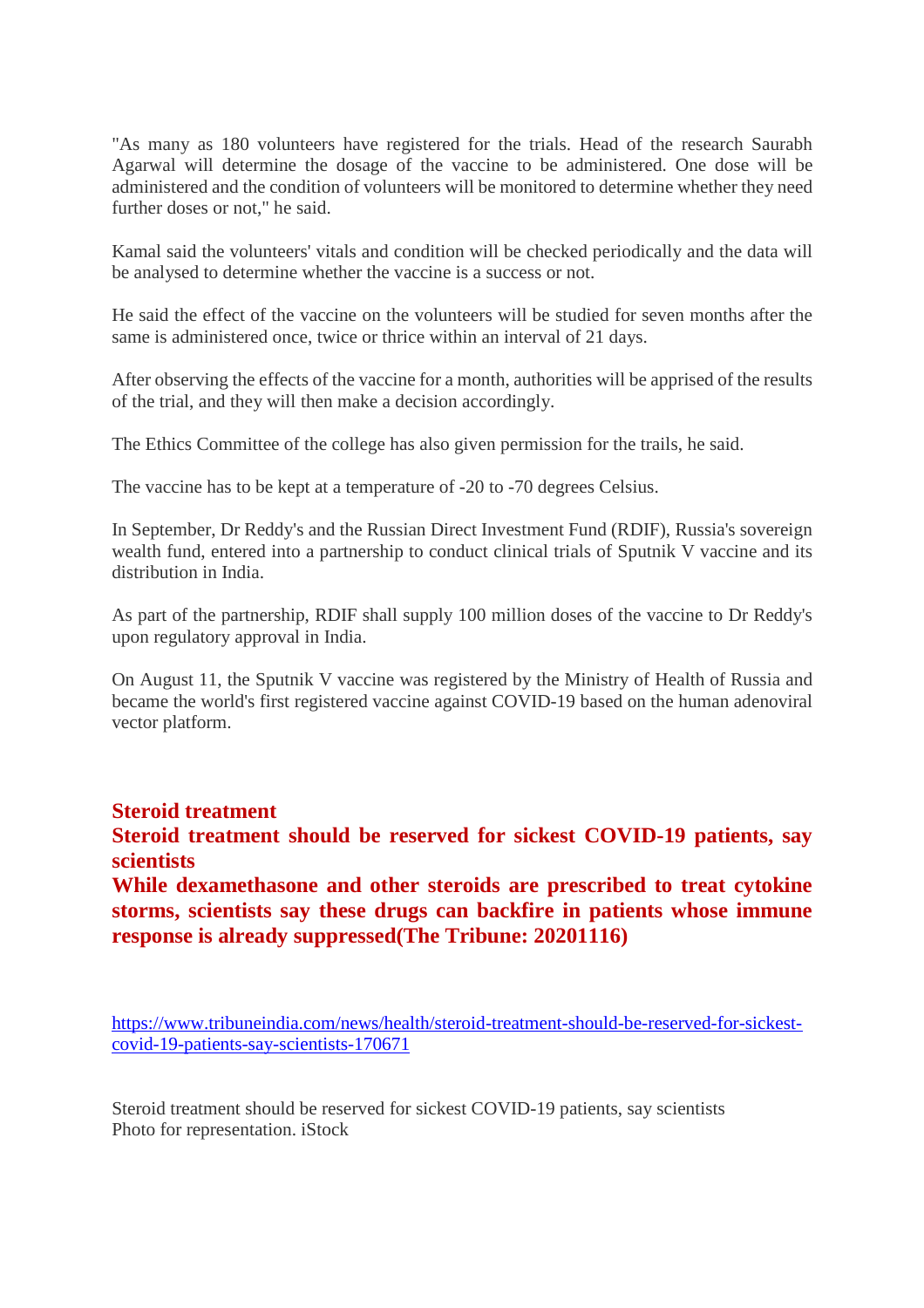Most adults with moderate-to-severe COVID-19 have a suppressed immune response against the novel coronavirus rather than life-threatening hyper-inflammation, according to a study which suggests steroids such as dexamethasone should be reserved for the sickest patients.

Scientists, including those from St Jude Children's Research Hospital in the US, assessed the levels of the immune system protein cytokines and other health markers in 168 adults with COVID-19, 26 adults with flu and 16 healthy volunteers.

They said more than 90 per cent of the COVID-19 patients were hospitalised and about half in the intensive care unit (ICU) while more than half of flu patients were admitted for treatment and 35 per cent were in the ICU.

According to the research, published in the journal Science Advances, fewer than 5 per cent of the COVID-19 patients, including some of the sickest individuals, had the life-threatening, hyperinflammatory immune response known as the cytokine storm syndrome.

The researchers explained that cytokine storms develop when excess or abnormally regulated levels of cytokine proteins in the body lead to hyperinflammation and tissue damage.

While dexamethasone and other steroids are prescribed to treat cytokine storms, they said these drugs could backfire in patients whose immune response was already suppressed.

"We did identify a subset of COVID-19 patients with the broadly upregulated array of cytokines. But, overall, the average person with COVID-19 had less inflammation than the average person with flu," said study co-author Paul Thomas from St. Jude Children's Research Hospital.

Based on the findings, the scientists said treatment suppressing inflammation might only be effective in a minority of patients with the hyperinflammatory profile.

They believe the need of the hour is a fast, reliable, and inexpensive test to measure cytokines and identify patients who are most likely to benefit from dexamethasone treatment.

"Directing immunosuppressive therapies to the small subset of COVID-19 patients who have an overactive immune response is the only way to know if these approaches are ultimately helpful," said Philip Mudd, another co-author of the study from the Washington University School of Medicine in the US. PTI

#### **Coronavirus identified'**

# **New compounds to potentially treat novel coronavirus identified' They said the compounds can disrupt the SKI protein complex in the human body (The Tribune: 20201116)**

https://www.tribuneindia.com/news/health/new-compounds-to-potentially-treat-novelcoronavirus-identified-170655

'New compounds to potentially treat novel coronavirus identified'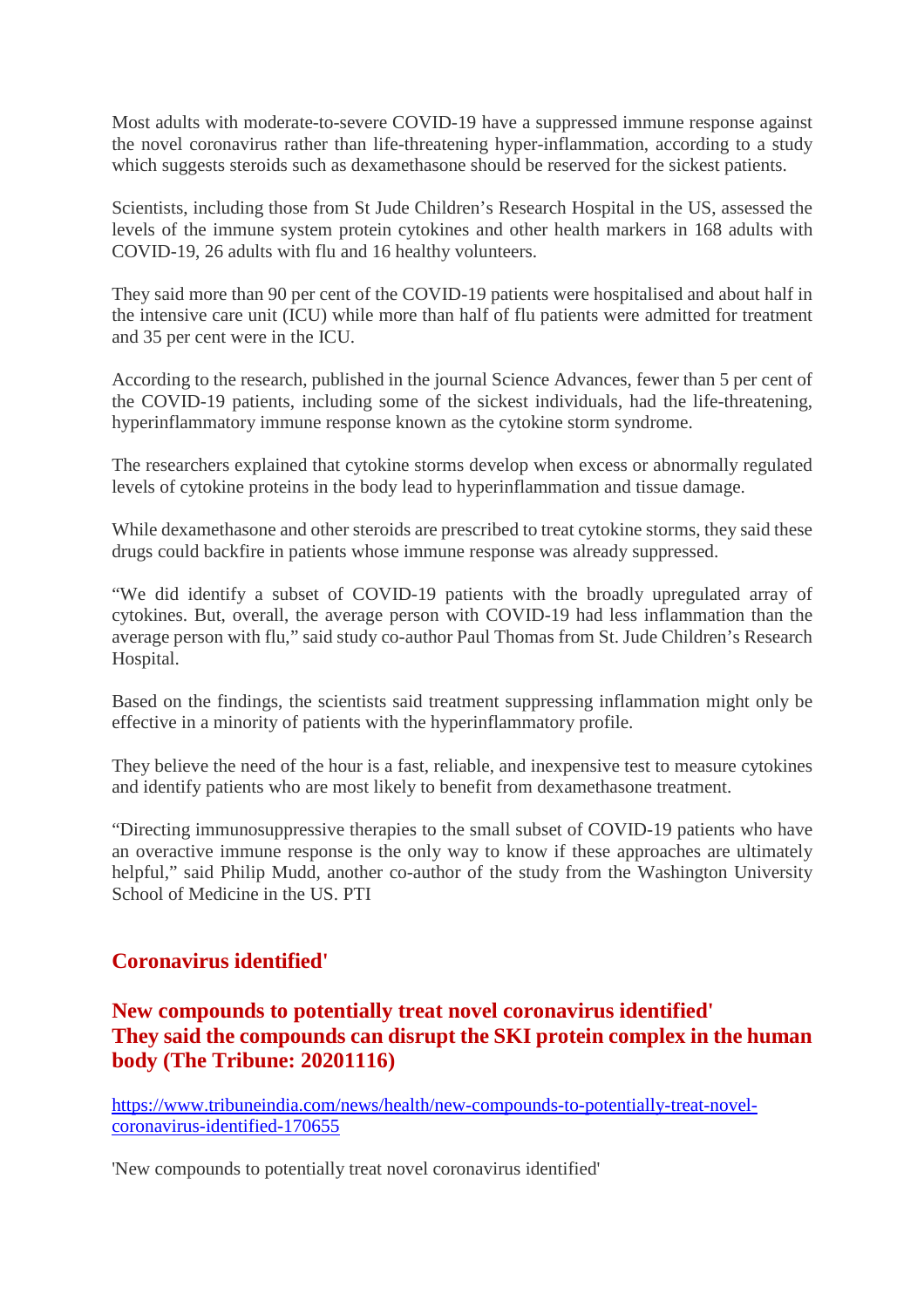Researchers have discovered new drug compounds that target a protein which enables the novel coronavirus and other viruses with the pandemic potential to replicate in human cells.

Researchers have discovered new drug compounds that target a protein which enables the novel coronavirus and other viruses with the pandemic potential to replicate in human cells, an advance that may lead to new therapeutics for COVID-19.

According to the researchers, including those from the University of Maryland in the US, these compounds disrupt the functioning of a protein complex inside human cells that are critical for the replication and survival of coronaviruses, including the one that causes COVID-19.

The scientists believe the findings, published in the journal PNAS, could lead to the development of new broad-spectrum antiviral drugs that target viruses such as influenza, Ebola and coronaviruses like SARS-CoV-2.

They said the compounds can disrupt the SKI protein complex in the human body which regulates various aspects of the functioning of a cell.

In the current study, the researchers discovered that this complex also plays a crucial role in helping a virus replicate its genetic material, RNA, within the cells it infects.

"We determined that disrupting the SKI complex keeps the virus from copying itself, which essentially destroys it," said study co-author Matthew Frieman from the University of Maryland.

"We also identified compounds that targeted the SKI complex, not only inhibiting coronaviruses but also influenza viruses and filoviruses, such as the one that causes Ebola," Frieman said.

Using computer modelling, the researchers identified a binding site on the SKI complex and identified chemical compounds that could attach to this site.

From further experimental analysis, they showed that these compounds have antiviral activity against coronaviruses, influenza viruses, and filoviruses such as Ebola.

"These findings present an important first step in identifying potential new antivirals that could be used to treat a broad number of deadly infectious diseases," said study lead author Stuart Weston, also from the University of Maryland.

Such drugs have the potential to treat infectious disease associated with future pandemics, the scientists added. PTI

**Food and Nutrition An egg a day can trigger diabetes too, warn researchers Diet is a known and modifiable factor that contributes to the onset of Type 2 diabetes (The Tribune: 20201116)**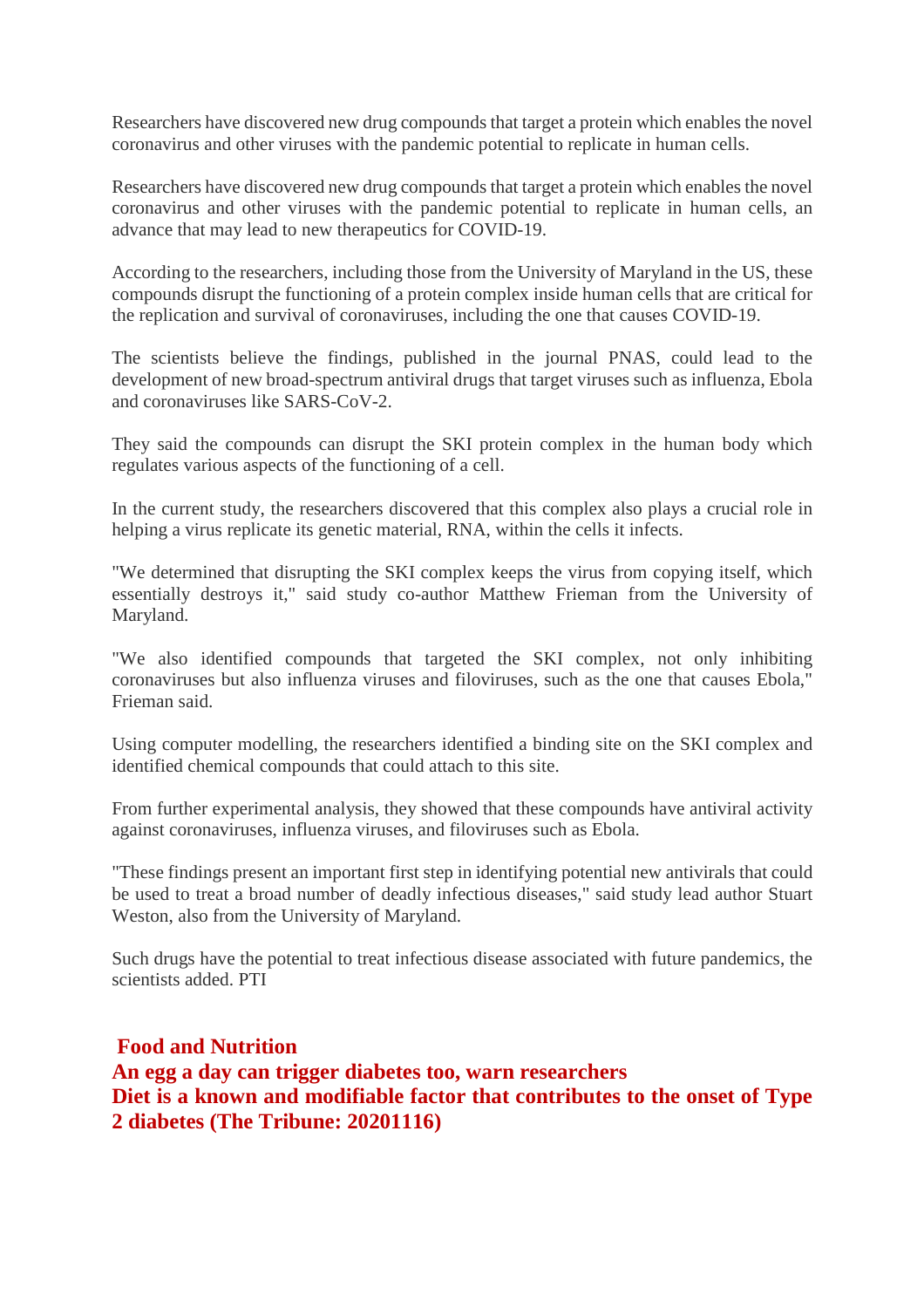https://www.tribuneindia.com/news/health/an-egg-a-day-can-trigger-diabetes-too-warnresearchers-170644

An egg a day can trigger diabetes too, warn researchers Photo for representation only.

Scrambled, poached or boiled, eggs are a popular breakfast food the world over but new research warns that excess egg consumption can increase your risk of diabetes.

The study found that people who regularly consumed one or more eggs per day (equivalent to 50 grams) increased their risk of diabetes by 60 per cent and the effect was more pronounced in women than in men.

Conducted in partnership with the China Medical University, and Qatar University, the longitudinal study (1991 to 2009) led by University of South Australia is the first to assess egg consumption in a large sample of Chinese adults.

Epidemiologist and public health expert Ming Li said the rise of diabetes is a growing concern.

"Diet is a known and modifiable factor that contributes to the onset of Type 2 diabetes, so understanding the range of dietary factors that might impact the growing prevalence of the disease is important," Ming said.

Over the past few decades, China has undergone a substantial nutritional transition that's seen many people move away from a traditional diet comprising grains and vegetables, to a more processed diet that includes greater amounts of meat, snacks and energy-dense food.

"At the same time, egg consumption has also been steadily increasing; from 1991 to 2009, the number of people eating eggs in China nearly doubled," he said in a paper published in the British Journal of Nutrition.

While the association between eating eggs and diabetes is often debated, this study aims to assess people's long-term egg consumption of eggs and their risk of developing diabetes, as determined by fasting blood glucose.

"What we discovered was that higher long-term egg consumption (greater than 38 grams per day) increased the risk of diabetes among Chinese adults by approximately 25 per cent.

"Furthermore, adults who regularly ate a lot of eggs (over 50 grams, or equivalent to one egg, per day) had an increased risk of diabetes by 60 per cent," Ming claimed.

While these results suggest that higher egg consumption is positively associated with the risk of diabetes in Chinese adults, more research is needed to explore causal relationships.

"To beat diabetes, a multi-faceted approach is needed that not only encompasses research, but also a clear set of guidelines to help inform and guide the public. This study is one step towards that long-term goal," the authors wrote.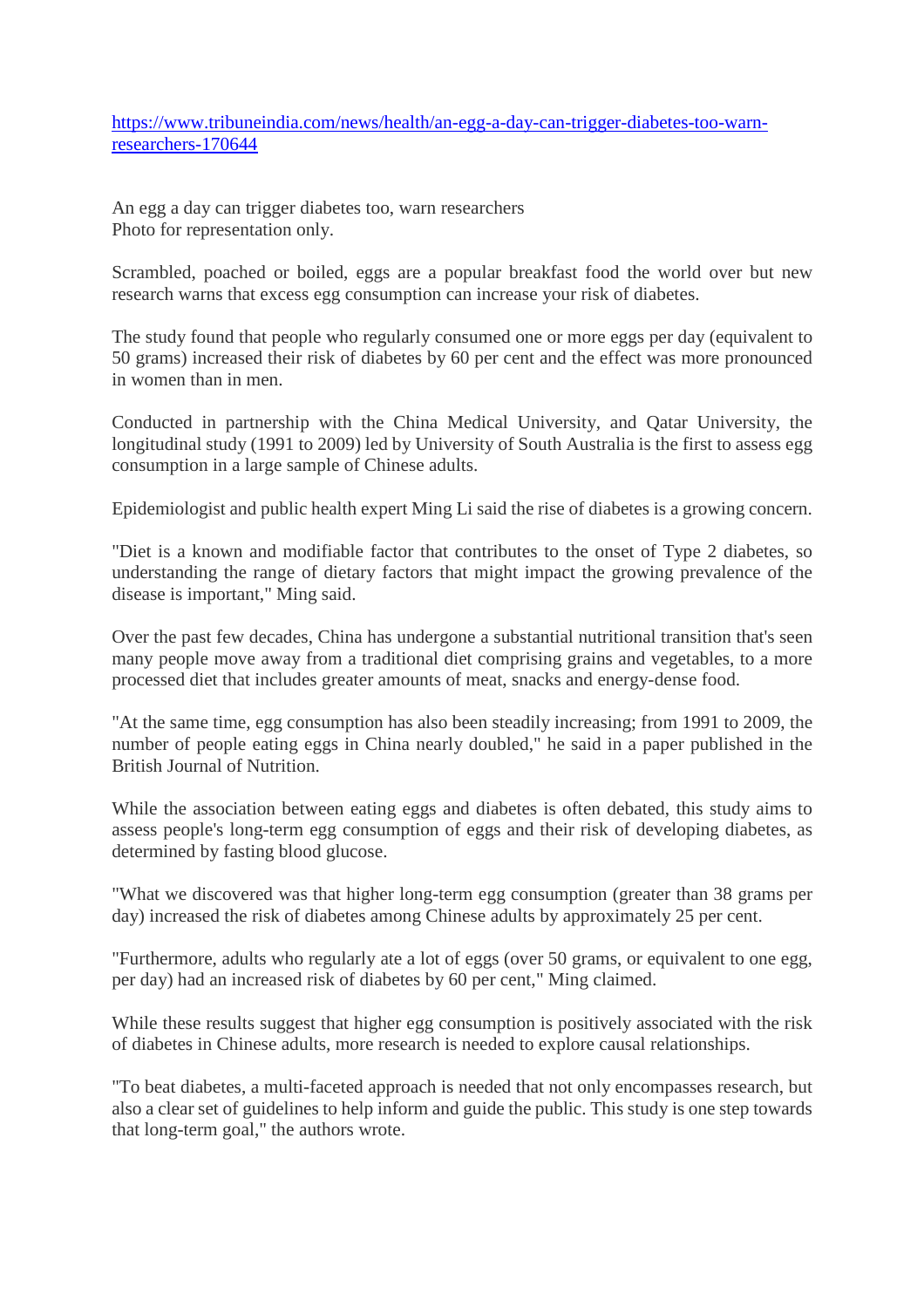The study population comprised 8,545 adults (average age 50 years) participating in the China Health and Nutrition Survey.

-

#### **Covid wave**

#### **Delhi in battle mode to rein in Covid wave**

# **Doubling the number of tests, more ICU beds among steps announced as home minister Shah meets CM Kejriwal, LG Baijal (Hindustan Times: 20201116)**

https://epaper.hindustantimes.com/Home/ArticleView

Union home minister Amit Shah chairs a meeting on the Covid-19 situation in Delhi. CM Arvind Kejriwal and LG Anil Baijal were among those present at the meeting on Sunday evening. PTI

Neeraj Chauhan, Saubhadra Chatterji and Abhishek Dey

letters@hindustantimes.com

New Delhi : Delhi will get hundreds of more intensive care unit (ICU) beds for Covid-19 patients, testing for the coronavirus will be doubled, and doctors from central paramilitary forces will be flown in, the government announced following a high-level meeting that on Sunday underscored what numbers have been indicating of late: the Capital is in the grip of an unprecedented wave of infections.

The meeting was chaired by Union home minister Amit Shah and attendees included chief minister Arvind Kejriwal, the health ministers of the Centre as well as the state, Delhi's lieutenant governor and top officials from Niti Aayog, Indian Council of Medical Research and All India Institute of Medical Sciences (AIIMS).

The meeting began with a presentation from Niti Aayog's VK Paul, who described Delhi's situation as "unprecedented" and " likely to become worse", according to an official familiar with the discussions, who spoke on condition of anonymity. Among the worrying details presented was this: on November 11, a day when it reported 48,355 new cases, Delhi recorded 361 cases per million of population, a level not seen before in India, not even in Maharashtra during its worst days.

"First, it was decided that the testing capacity for RT-PCR tests would be doubled in Delhi. Labs in Delhi will be utilised to their maximum capacity and wherever the risk of an outbreak is high, mobile testing vans from health ministry and ICMR will be deployed," Shah said in a series of tweets. ICMR is expected to decide how this can be done by Monday afternoon.

Experts said that while the decision to increase testing was welcome, authorities will need to focus on speeding up results since people are likely to continue spreading the infection in the time it takes between when their samples are collected and the reporting of results.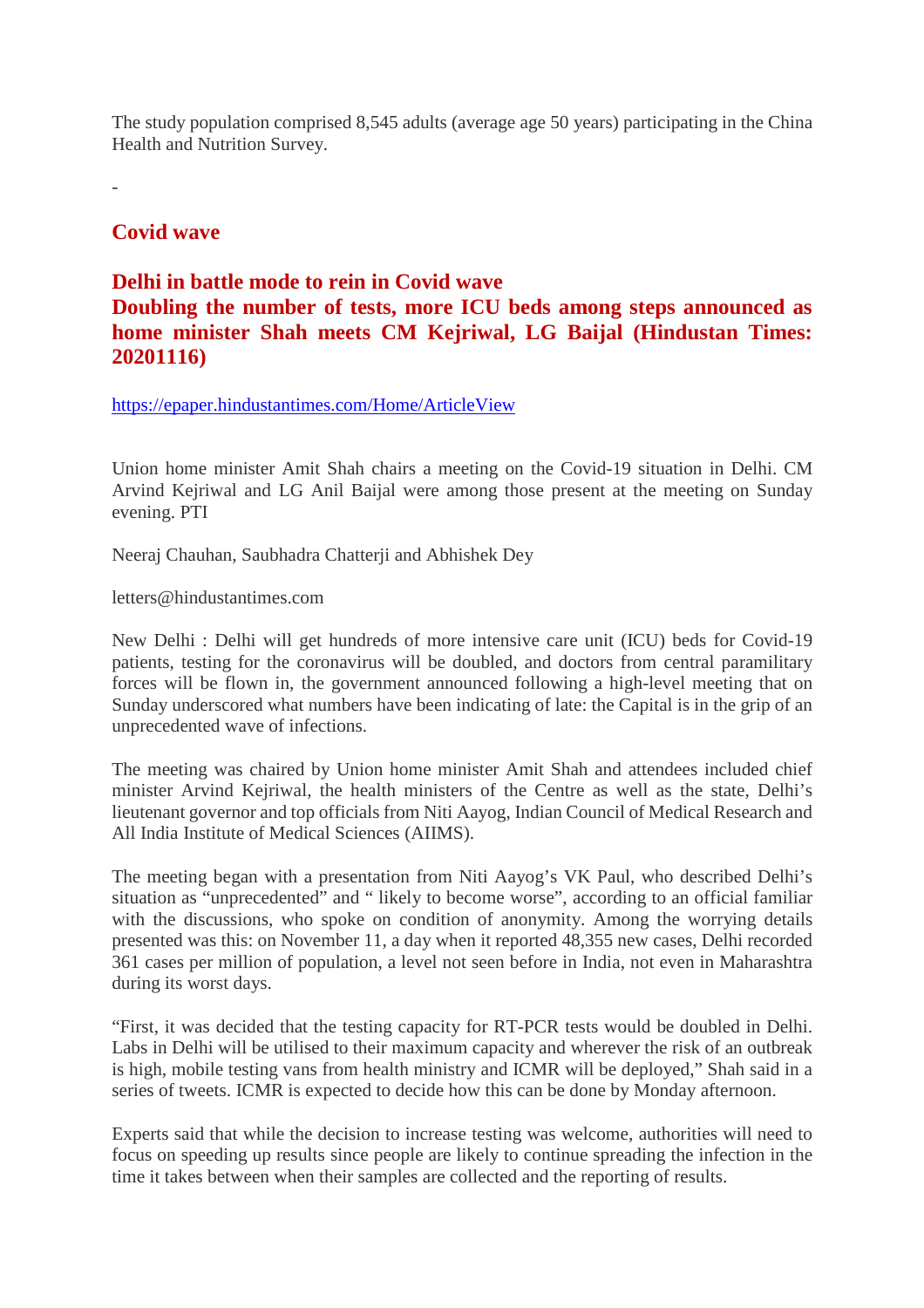The minister also said that a decision had been taken to strengthen hospital infrastructure. "It was decided that 250-300 additional beds with ICUs would be added to the existing medical facility of DRDO at Dhaula Kuan... The 10,000-bed Covid Care Centre established at Chhattarpur would also be strengthened with enhanced availability of beds with oxygen capacity," the home ministry said in a statement.

Officials also are believed to have briefly considered the idea of additional restrictions, although no decision on this was taken. "There was nothing discussed on more restrictions, although the home ministry may hold a meeting on the matter," chief minister Arvind Kejriwal said following the meeting.

Kejriwal described the lack of ICU beds as the "biggest challenge". "We have seen that after October 20, cases have really started rising. Hospital beds are in adequate number but ICU beds have been dwindling. The Centre has assured that 500 ICU beds will be added at the DRDO hospital followed by another 250," he said, adding: "Second big decision was to increase daily tests to over 100,000. ICMR has assured us they will extend facilities. Delhi government's facilities are at capacity".

As on Sunday evening, of the total 3,524 ICU beds for Covid-19 patients across more than 100 hospitals in Delhi, 3,099 were occupied. Hospitals have particularly been swamped this month, with active cases having risen from a little over 22,000 in mid-October to close to 40,000 on Sunday. HT also learns that a team of senior government officials from the Centre and the state may visit private hospitals to ensure that every available bed is being utilised.

The spike has been particularly pronounced due to the festive season. In the week ending October 25, when the city held Dussehra celebrations, there was an average of 3,663 cases every day. As on the middle of last week, this number rose to 7,196. In comparison, the number was 2,627 in the first week of October.

"It was pointed out that the number of active cases per day has increased substantially. While the Case Fatality Rate (CFR) continues to remain in control, the health and medical infrastructure, such as dedicated Covid-19 beds, beds with ventilators, and ICUs, is already showing signs of strain," the home ministry statement said.

The ministry added that house-to-house surveys will be carried out across Delhi by teams of AIIMS, Delhi government and municipal corporations after which all symptomatic persons people would be tested and provided necessary treatment. People familiar with the development said Union home secretary Ajay Kumar Bhalla, health secretary Rajesh Bhushan and Delhi chief secretary Vijay Kumar Dev will meet on Monday to discuss a strategy on containment zones.

"With the positivity rate on the rise, there is no other option but to scale up testing to contain the spread of the infection. And, in an ideal world, all the tests would be conducted using RT PCR, which is more sensitive and can pick-up more cases," said Dr Rajinder K Dhamija, professor of medicine and head of the department of neurology at Lady Hardinge Medical College.

"If there is a delay, it has to be ensured that anyone who undergoes the test -- and you undergo the test only if there is some suspicion -- remains in quarantine till they get the results to limit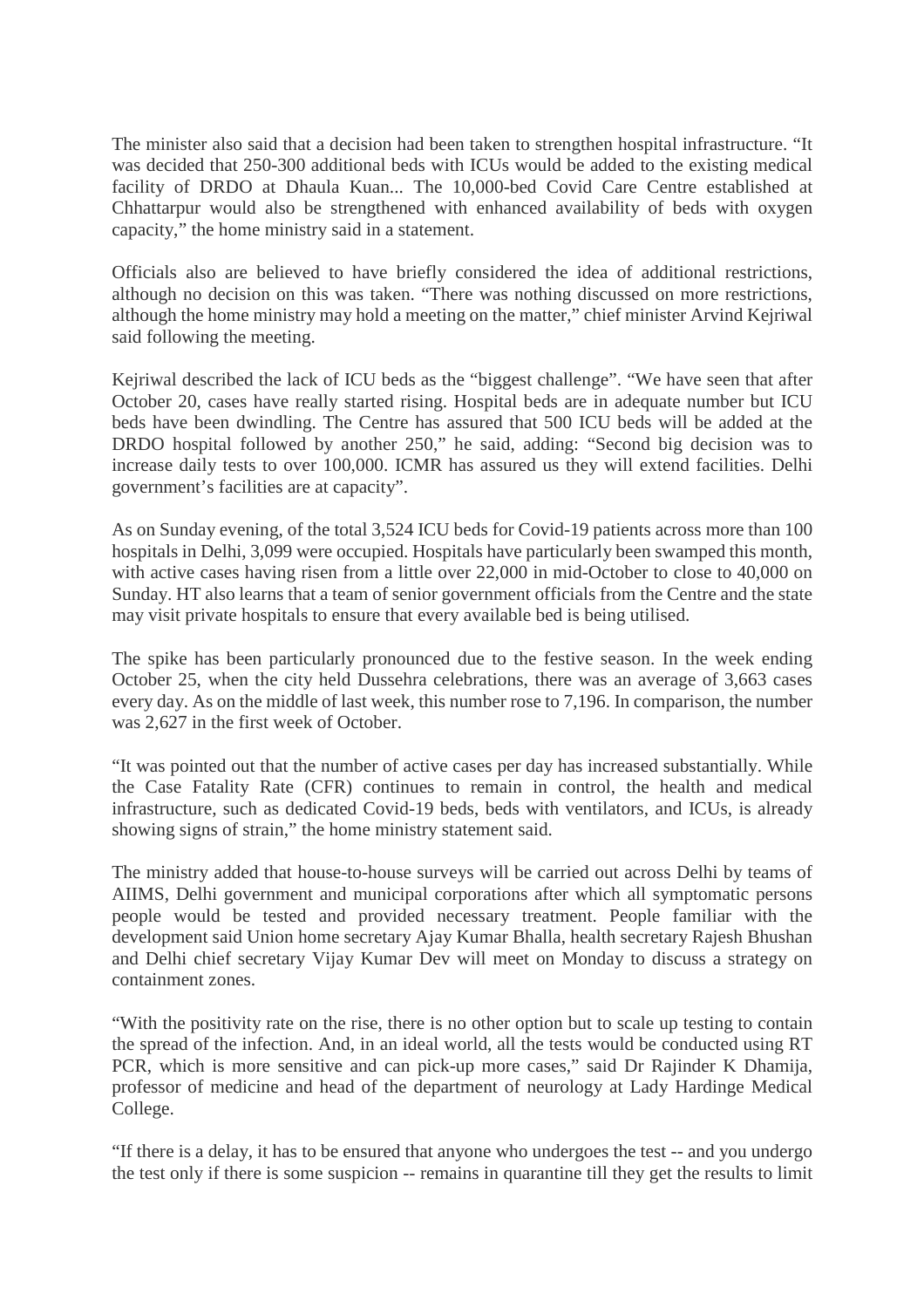transmission of the infection. And, it is the responsibility of the government and the people," Dr Dhamija added.

The Centre also decided to rush additional doctors and para-medical staff from central paramilitary forces, who will be airlifted to Delhi from other parts of the country. The Union government also directed some hospitals of the three municipal corporations of Delhi – which do not fall under the Delhi government -- will be turned into dedicated Covid-19 hospitals to treat patients with mild symptoms.

Subsequently, teams comprising officials from various departments will visit the private hospitals across Delhi to inspect the availability of medical infrastructure, beds, admission of patients and to assess if the decisions taken earlier are being implemented or not.

There will also be new protocols prepared for plasma donation and providing plasma to critical patients. A high level committee with Niti Aayog's Paul, AIIMS director Randeep Guleria and ICMR's head Balram Bhargava will soon submit a report in this regard. "The containment measures taken previously like establishment of containment zones, contract tracing and quarantine and screening will also be reassessed," Shah said in his tweets, before adding: "Prevention is the only solution to coronavirus; hence Delhi needs to have a robust communication awareness program to inform people about Covid-19 behaviour and negative aspects of the pandemic," Shah tweeted.

The home minister also suggested that the Delhi CM consult the three mayors in the city for better Covid management.

Later in the day, Kejriwal tweeted: "Delhi has shown before that we can overcome corona when we all work together. Centre, state government, DRDO, ICMR will double their efforts n work together but we need support from all delhites. We can't afford to be careless. We need all citizens to help by taking all precautions."

#### **Covid test positivity rate 15.3 %, highest in 140 days**

**Covid test positivity rate 15.3 %, highest in 140 days (Hindustan Times: 20201116)**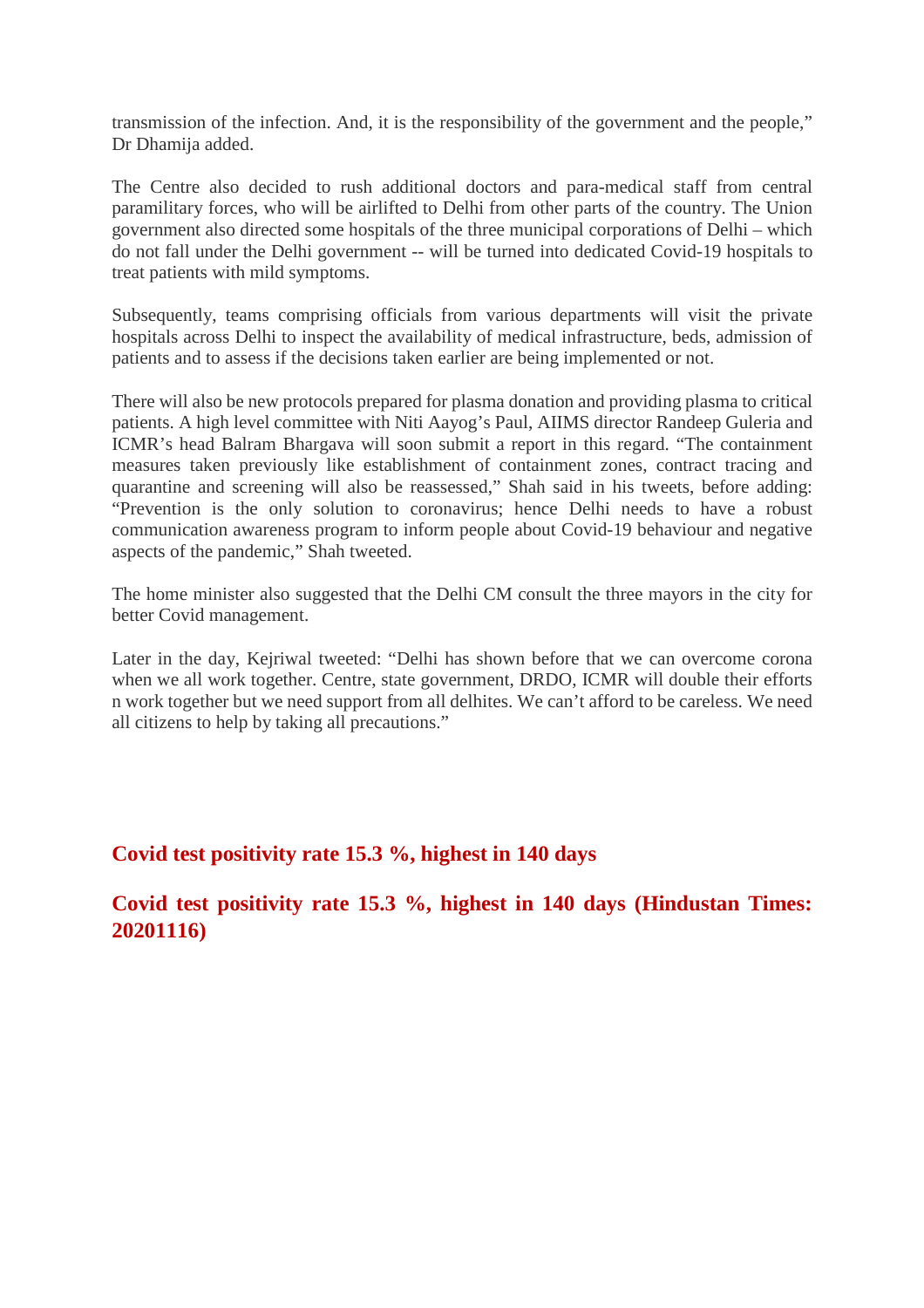

Capital reported 3,235 new cases of the coronavirus disease (Covid-19) on Diwali, as per Sunday's health bulletin, a dip in infections that came on a day when testing fell to a 76-day low, even as the state battles a third wave of the pandemic that has seen deaths and hospital admissions rise sharply.

In a matter of continuing concern, the positivity rate on Saturday soared to a 140-day high.

While new infections dipped to their lowest since October 26, this only happened because daily tests saw a massive drop and fell to 21,098, the lowest since August 31. In contrast, Delhi had been conducting an average of around 54,000 tests a day in the week before Diwali.

The positivity rate, meanwhile, continued to rise as it touched 15.33% on Saturday — the highest since 15.37% on June 27, indicating that if the government had maintained a regular testing number, the cases would have been significantly higher.

Further, only around 9,000 of the tests on Diwali day were conducted using the more accurate RT-PCR (reverse transcription polymerase chain reaction) method.

The positivity rate — the number of positive cases among total tests — usually goes up with increase in the number of RT PCR as it is a more sensitive test that can pick more positive cases as compared to its alternative rapid antigen test.

Experts see positivity rate as a crucial metric to assess an outbreak in a community and, when this number is coupled with an increase in new cases, it can determine how fast a contagious disease is spreading.

According to recommendations by the World Health Organization (WHO), the positivity rate from a region that has a comprehensive testing programme should be at or below 5% for at least two weeks before an outbreak is considered under control

Experts have attributed the current exponential rise in cases to the festive season, hazardous pollution levels, as well as the dip in temperatures.

"The number of cases is likely to remain high for at least two more weeks after Diwali, with people being out and about aiding the spread of the infection. It is also known that the low temperatures and high levels of pollution leads to increase in respiratory infections including Covid-19; this might lead to more infections in the coming time," said Dr Jugal Kishore, head of the department of community medicine at Safdarjung hospital.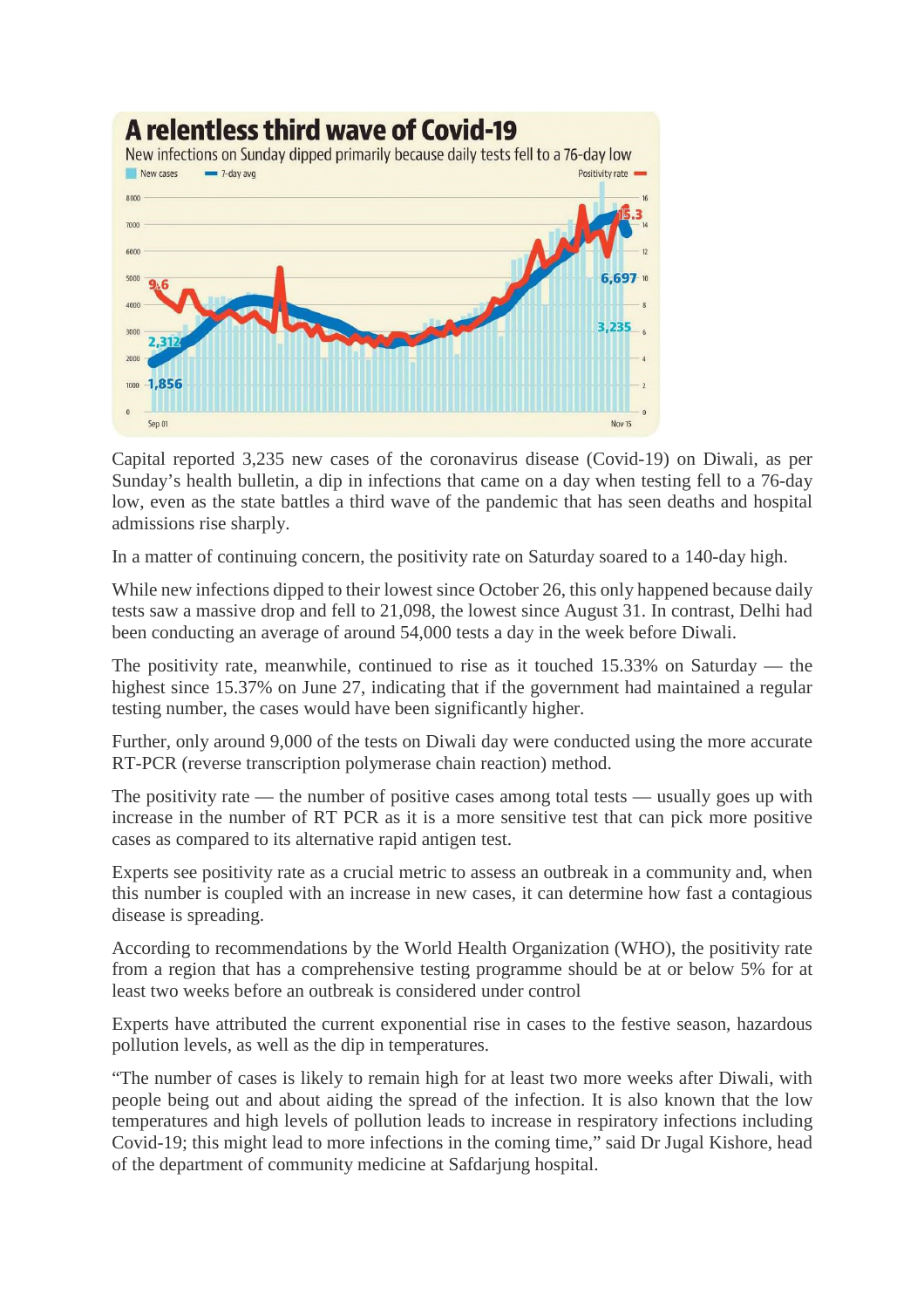Concerns remain over the ability of the city's health infrastructure to handle the severe Covid-19 caseload.

With over 8,700 people with the infection hospitalised across the city, facilities too are fast running out of intensive care unit (ICU) beds. Over 87% of the 3,542 ICU beds earmarked for the treatment of the Covid-19 patients across hospitals were occupied as on Sunday evening, as per data on the Delhi Corona app. Over 53% of all Covid-19 beds were occupied, as per the app.

The number of available ICU beds are likely to go up, however, with the Delhi high court allowing the government to reserve 80% of the total ICU capacity in 33 big private hospitals.

"Even as more are being opened up for Covid-19 patients,they are filling up fast. If the number of cases continues to go up further, there will be a problem," said Dr Vikas Maurya, director, department of pulmonology and sleep disorders at Fortis Hospital, Shalimar Bagh.

On Sunday, the city also recorded 95 deaths due to the infection, taking the total toll to 7,614. Earlier this week,the city had seen the highest single day mortality of 104 deaths in a day, higher than the 101 recorded during the June-July surge, when protocols for treatment were still being developed.

"If the hospitals are overwhelmed and the beds get exhausted, naturally the mortality of the disease will go up. People who are in need of ICU care or oxygen support need it in a timely manner. Also, if we look at Covid-19 cases, most people are preferring to stay in home isolation. These days people also have the oxygen saturation monitors at home. So, chances are those who reach the hospitals are in need of immediate medical attention. If they do not get it, they are likely to die," said Dr Shobha Broor, former head of the department of virology at the All India Institute of Medical Sciences (AIIMS).

# **Radiology**

# **Radiology holds the key in detection of coronavirus (The Hindu: 20201116)**

https://www.thehindu.com/news/cities/Hyderabad/radiology-holds-the-key-in-detection-ofcoronavirus/article33061659.ece

Contribution of radiologists has become more pronounced during pandemic Radiology has assumed enormous significance in diagnosis and prognostication during the COVID-19 pandemic and lakhs of people are slowly but surely becoming aware of HRCT Scan, a diagnostic test conducted by the radiology department.

Although people seldom interact directly with the radiologists, the role that the latter plays before COVID-19 is confirmed as well as during treatment post recovery is undeniable. Their contribution has become more pronounced during the pandemic.

In case of emergency cases such as severe head injury in road accidents, surgeries are taken up after assessment by radiologists using CT Scan or any other radiological investigations. When a person enters a diagnosis room, they usually interact with radiographers or technologists, or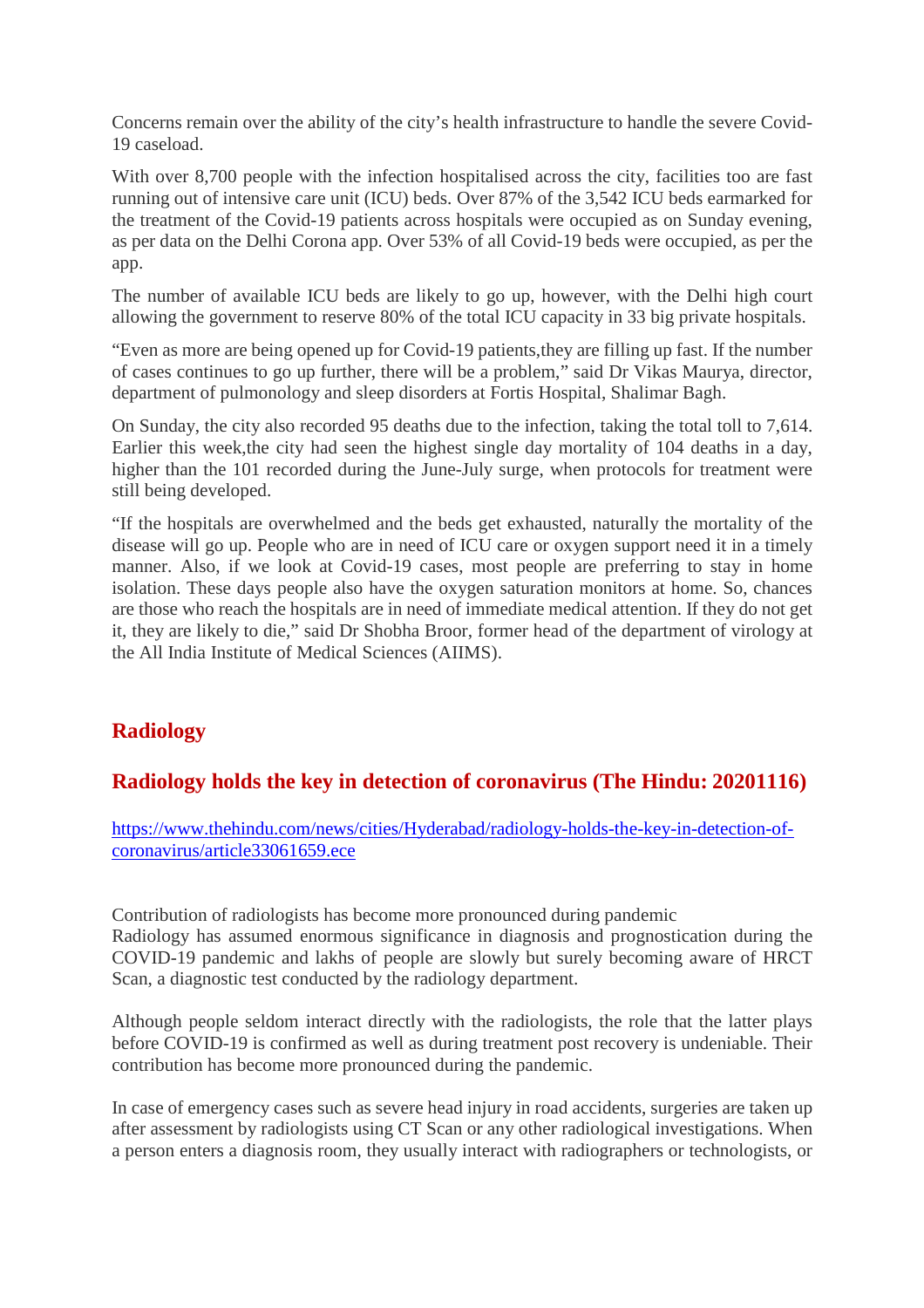supporting staff. The radiographers conduct the process of making a patient or a person undergo the scanning procedure under guidance of the specialists.

"The radiographers or technologists send us images of CT Scan or MRI Scan and other radiological investigation reports. We read the images and note down the observations. In case of emergency cases, if a patient needs immediate surgery or other treatment, we immediately call the surgeon or physician after going through the scanning images," said Ravuri Power, general secretary of Indian Radiological and Imaging Association-Telangana chapter. The World Radiology Day was observed on November 8.

Immediate assessment

Usually, for immediate assessment, the radiology department is placed next to the emergency or casualty ward of a hospital.

When COVID-19 cases started to increase in March and a few months thereafter, undergoing tests was a challenge in the State. Private labs were allowed to conduct tests to detect presence of the virus from mid-June. Until then, doctors in private hospitals heavily relied on High Resolution Computed Tomography (HRCT) Scan reports to assess if a suspected patient had the virus.

Apart from HRCT Scan, radiological investigations used for diagnosing COVID are chest radiograph (X-Ray) and ultra sonography.

Dr Ravuri said that COVID has a specific Computed Tomography (CT) imaging finding which helps them in accurate diagnosis of the infectious disease. "Hence, it is useful for excluding other infections based on specific chest imaging findings. Besides, physicians manage treatment protocols based on report from radiologists," he said.

During the treatment too, CT scanning can detect Pulmonary Thrombo Embolism or Cerebral Venous Thrombosis which are blood clots in major blood vessels of the lungs and brain respectively. "These COVID-associated complications have high rate of morbidity and, at times, mortality," Dr Ravuri said.

#### **Immunisation**

#### **India should build COVID-19 vaccine confidence, identify 'hesitancy hotspots': immunisation (The Hindu: 20201116)**

https://www.thehindu.com/sci-tech/health/india-should-build-covid-19-vaccine-confidenceidentify-hesitancy-hotspots-immunisation-expert-heidi-j-larson/article33059015.ece

According to Prof. Larson, there is generalised vaccine hesitancy primarily because of the lack of proper information on the safety and efficacy of any of the possible COVID-19 vaccines. This is due to distrust of governments as well as motives of pharmaceutical companies India should identify COVID-19 vaccine hesitancy hotspots, pockets where people may be unwilling to receive immunisation for varied reasons, and then build vaccine confidence, says anthropologist and international immunisation expert Heidi J. Larson.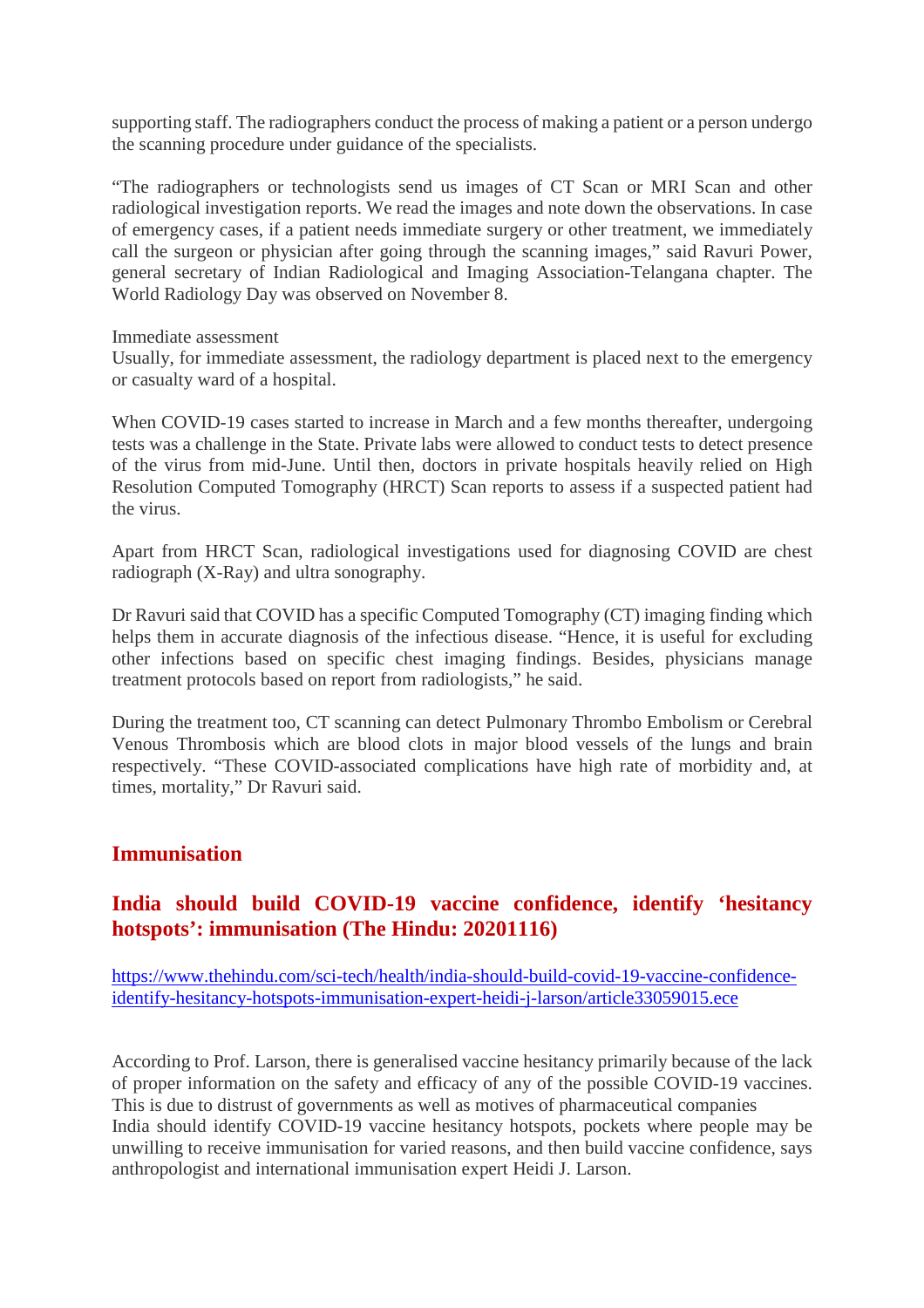Several global surveys are being conducted about public willingness to take a vaccine, said the professor of Anthropology, Risk and Decision Science at the London School of Hygiene and Tropical Medicine.

"... India must identify hesitancy hotspots and then conduct a vaccine confidence survey," Prof. Larson, who is also founder-director of the Vaccine Confidence Project research group in London, told PTI in an email interview.

With many vaccine candidates globally in the final phase of human trials, a safe and effective COVID-19 preventive is expected to be approved for production, distribution and acceptance sometime next year.

Also read:Pfizer says COVID-19 vaccine 90% effecti ve in Phase 3 trial

According to a recent global survey, people in 10 out of 15 countries showed growing reluctance about getting vaccinated. However, Indians are the keenest on getting vaccinated whenever a COVID-19 vaccine is available.

In the World Economic Forum/Ipsos survey of 18,526 adults from 15 countries, 73% said they would get a COVID-19 vaccine if available, down from 77% in August.

#### India survey

In India, the survey found that vaccination intent has remained unchanged at 87% since August, although 34% respondents were worried about side effects while 16% were concerned about fast-moving trials.

Also read: Makes sense to bring people to the vaccine instead of taking the vaccine to people in some settings: Dr. Gagandeep Kang

According to Prof. Larson, there is generalised vaccine hesitancy primarily because of the lack of proper information on the safety and efficacy of any of the possible COVID-19 vaccines. This is due to distrust of governments as well as motives of pharmaceutical companies as they are trying to come out with a vaccine faster than normally done so, she reasoned.

"Some of these concerns are understandable as we currently do not have any final information on the safety and efficacy profiles of whichever vaccine may be approved. Other fears are due to distrust of government more broadly or the motives of vaccine companies to produce vaccines more quickly than normal.

"But these vaccines have been able to be developed and tested more quickly because of new technologies. These are not old processes that have been short-cut, they are new processes," she noted.

#### Religious issues

According to the anthropologist, certain communities such as the Muslims also have issues due to the presence of gelatine, which is derived from pork.

"There are religious issues. Such as some Muslims concerned that some vaccines are not halal because they have gelatine which is derived from pork Although most Muslims agree that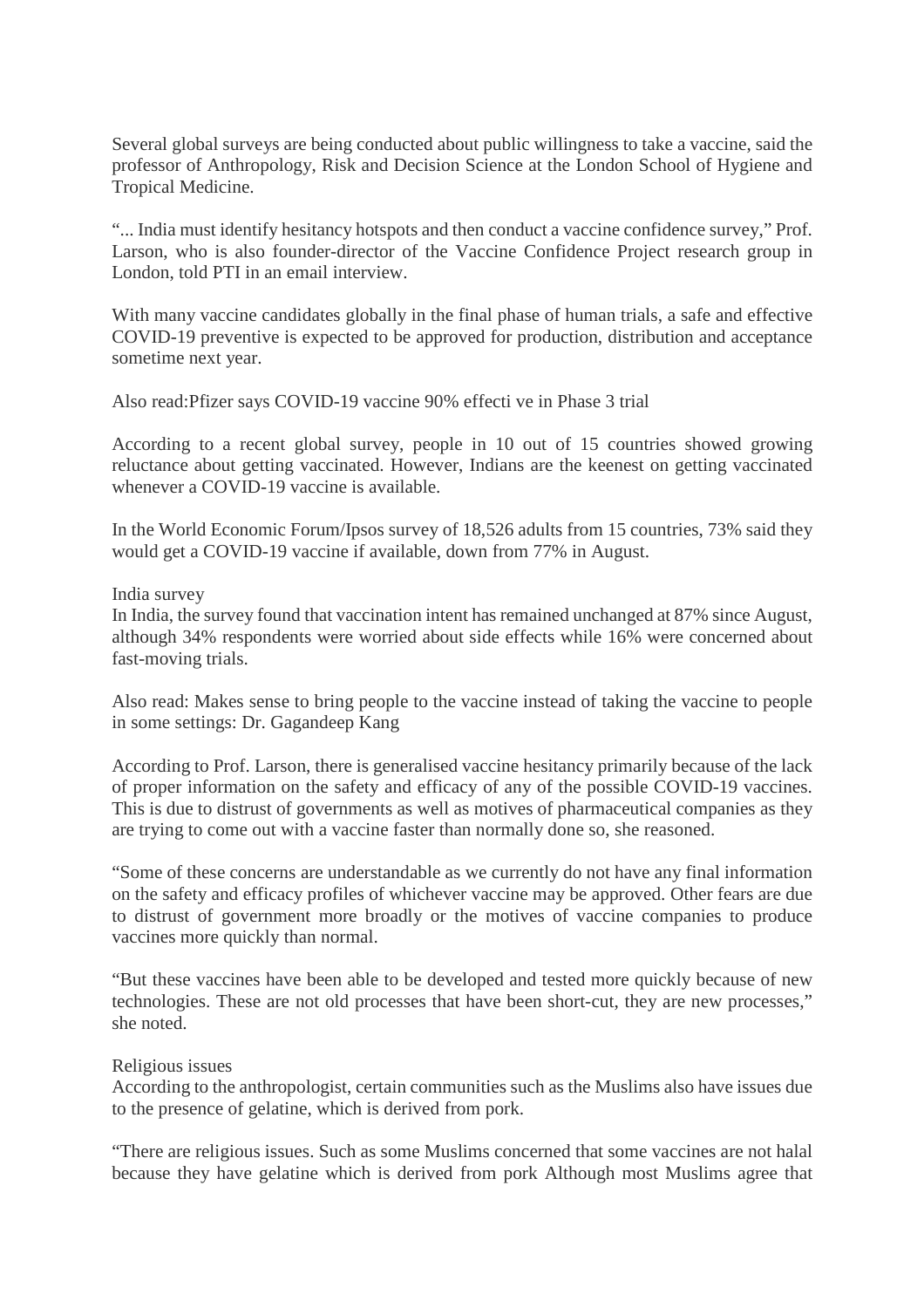vaccines are important to save lives and if there is no alternative, they will accept the very a small amount of gelatine in some vaccines," she said.

On what could be the solution to clear such hesitation, she said, "The most important thing is to understand why people refuse vaccines, only then can you know what the issue is and how to address it."

Prof. Larson, who earlier headed the Global Immunisation Communication at UNICEF, noted that political polarisation, religious extremism and misinformation on the internet and through other media such as radio, newspapers and person-to-person discussions are a problem for vaccine confidence.

"It is important to get accurate information out to the public, but some of these issues are not about information, they are about emotions and beliefs which are much more difficult to change," she said.

Prof. Larson described the COVID-19 pandemic as a "global health crisis" which can "cause long term problems for individuals".

Asked whether the invention of a COVID vaccine will be able to eradicate the disease, Prof. Larson said, "We are unlikely to eradicate COVID-19 for a very long time, if at all."

Priority for healthcare professionals

However, she is hopeful that everyone will be vaccinated by the end of 2021 and suggests that healthcare professionals and frontline workers should be immunised first as they are most at risk. They are also at risk of spreading it to others, she added.

"As there are likely not to be enough vaccines for everyone in the world at the same time, there will need to be a decision on who gets the vaccines first," Prof. Larson said. After healthcare workers, older people should be administered the new vaccine for COVID-19.

India's Union Health Minister Dr Harsh Vardhan had in early October stated the Centre is planning to vaccinate about 25 crore people against novel coronavirus by July next year.

Dr Vardhan had also said priority would be given to health workers engaged in COVID-19 management in getting inoculated and asserted the Centre would ensure fair and equitable distribution of vaccines, once they are ready.

# **Vitamin E extracted**

#### **Vitamin E extracted from palm oil useful in boosting immune response based on studies on liver cells (New Kerala: 20201116)**

https://www.newkerala.com/news/2020/199111.htm

The findings of a new study conducted on mice liver cells reveal that vitamin-e extracted from palm oil helps in boosting the immune response of the body.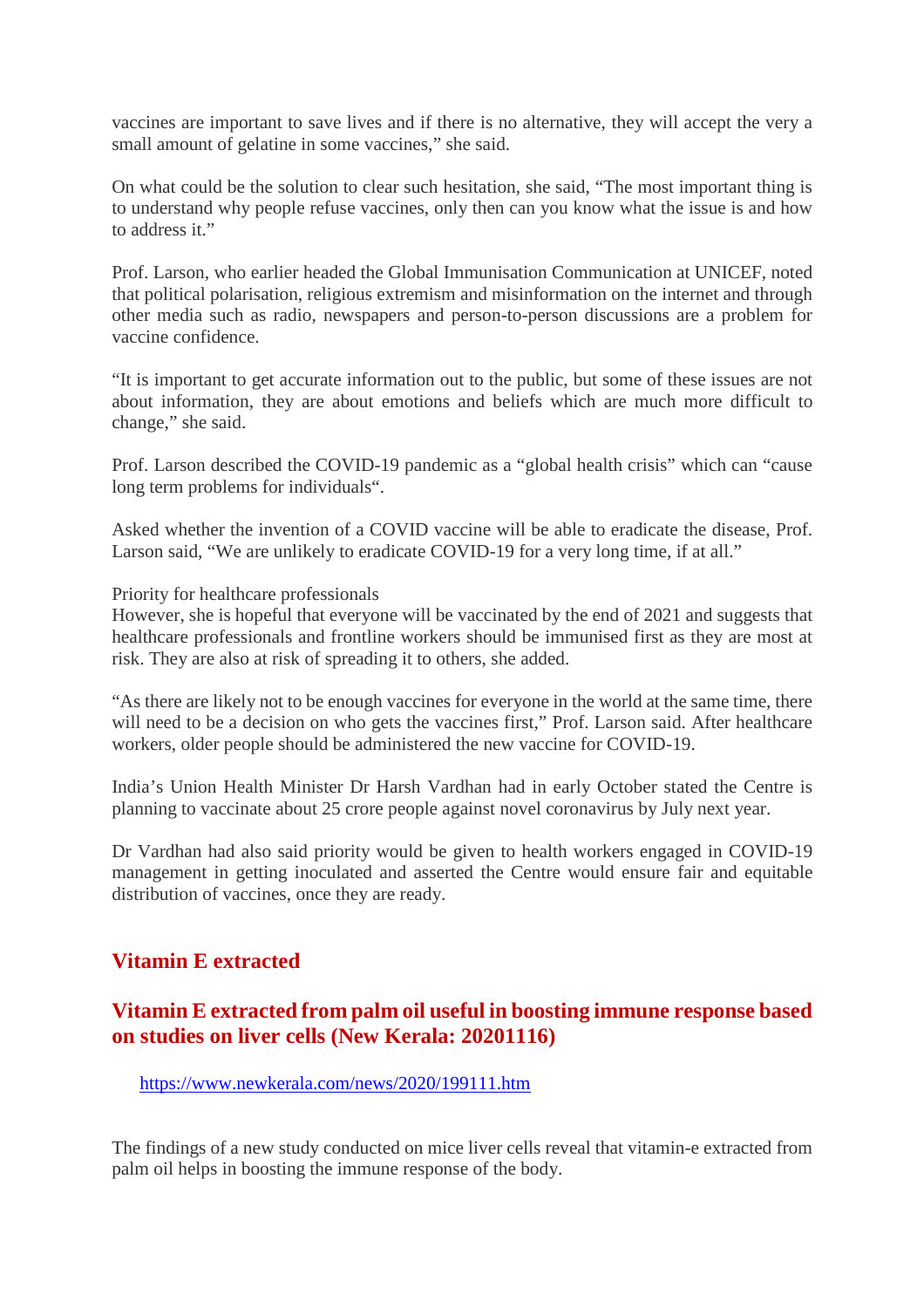Palm oil contains abundant quantities of vitamin E compounds, which include tocopherols and tocotrienols. These compounds have antioxidant effects, which protect cells from damage from toxic chemicals produced by metabolic processes. While tocopherol is a widely known and researched compound, there remains much to learn about tocotrienols.

A team of researchers from Malaysia and Libya recently investigated the effect of tocotrienols extracted from palm oil on mice liver cells. The team investigated the expression levels of genes influenced by a transcription factor Nrf2, and the translocation of the same factor into the cellular nucleus. Nrf2 is known to upregulate phase II drug metabolism in reaction to metabolic processes. The genes activate cellular defence mechanisms.

"Our study is the first in vivo study on the effect of tocotrienols on Nrf2on genetic material in the nucleus," said Azman Abdullah (Universiti Kebangsaan Malaysia), the corresponding author of the study.

The team observed that the translocation of Nrf2 in mice liver cells is both dose-dependent, and functionally relevant.

"We observed that the maximum effect of Nrf2 translocation into the liver cell nucleus after administration of the palm oil extract occurred in 60 minutes of administration," said Abdullah.

"The increased concentration of liver nuclear Nrf2 corresponded with increased transcript levels of several Nrf2 regulated genes," added Abdullah.

Palm oil is an economical source of vitamin E, and several studies have shown the beneficial effects on the immune system, which include anti-oxidant and anti-cancer activity as well has cytoprotective actions.

Researchers hope that these findings pave the way for easily available remedies for a variety of diseases. The current study is published in Current Pharmaceutical Biotechnology.

Vitamin E extracted from palm oil useful in boosting immune response based on studies on liver cells

# **Smoking**

# **Study reveals e-cigarettes can be 'gateway' to cigarettes for teens with no prior intention to smoke (New Kerala: 20201116)**

#### https://www.newkerala.com/news/2020/199063.htm

E-cigarette use is associated with a higher risk of cigarette smoking among adolescents who had no prior intention of taking up conventional smoking, suggest the findings of a new study. These findings have strong implications for practice and policy, researches say.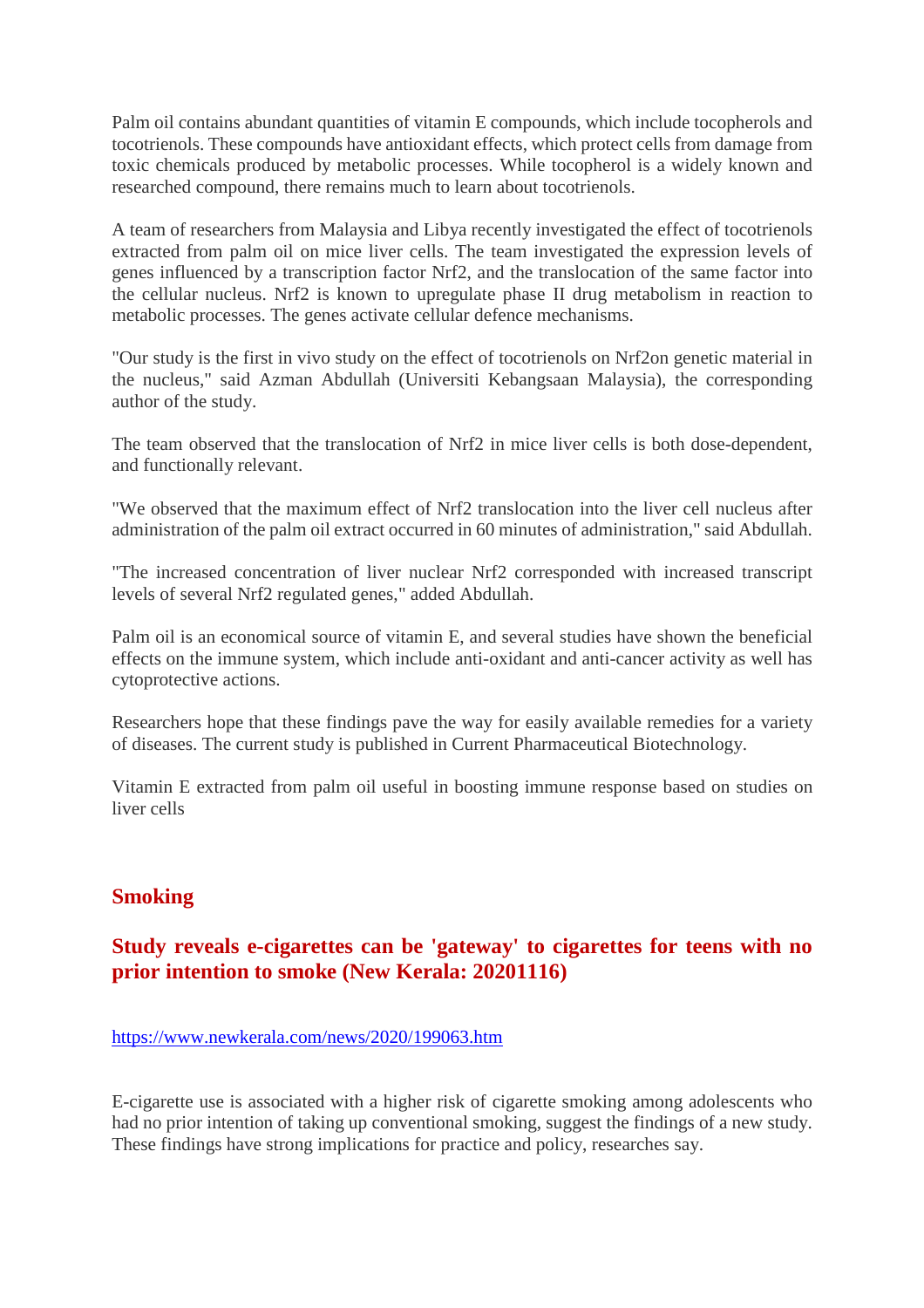Cigarette smoking remains a leading preventable cause of morbidity and mortality in the United States. And while adolescent cigarette smoking has declined over the past several decades, ecigarette use presents a new risk for nicotine use disorder.

"Research is showing us that adolescent e-cigarette users who progress to cigarette smoking are not simply those who would have ended up smoking cigarette anyway," says Olusegun Owotomo, M.D., PhD, M.P.H., the study's lead author and a pediatric resident at Children's National Hospital. "Our study shows that e-cigarettes can predispose adolescents to cigarette smoking, even when they have no prior intentions to do so."

In one of the first theory-guided nationally representative studies to identify which adolescent e-cigarette users are at most risk of progressing to cigarette smoking, Researchers looked at data of more than 8,000 U.S. adolescents, ages 12-17, who had never smoked. The data was collected by the Population Assessment of Tobacco and Health (PATH) study, an NIH and FDA collaborative nationally representative prospective cohort study of tobacco use, from 2014-2016. Among adolescents who did not intend to smoke cigarettes in the future, those who used e-cigarettes were more than four times more likely to start smoking cigarettes one year later compared to those who did not use e-cigarettes.

E-cigarette use constitutes a relatively new risk factor for nicotine use disorder among U.S. adolescents. A 2019 study from the Centers for Diseases Control and Prevention found that 28% of high school students and 11% of middle school students were current e-cigarette users. With the recent emergence of newer and potentially highly addictive e-cigarette products, adolescents who use e-cigarettes are at increased risk of developing nicotine use disorder and progressing to smoke conventional cigarettes.

"Abstinence from e-cigarettes can protect teens from becoming future smokers and should be framed as a smoking prevention strategy by all concerned stakeholders," says Dr Owotomo.

"Pediatricians are best positioned to educate patients and families on the clinical and psychosocial consequences of e-cigarette use and should support education campaigns and advocacy efforts geared to discourage adolescent e-cigarette use."

# **Type 2 Diabetes**

# **Early menopause may be linked to Type 2 Diabetes (New Kerala: 20201116)**

#### https://www.newkerala.com/news/2020/199023.htm

Often women express irritation in 'those five days in a month', but menstruation is very important for a woman. When a woman undergoes menopause, it also triggers several health issues. Dr Uma Vaidyanathan, Senior Consultant -- Obstetrics and Gynaecology, Fortis Hospital, Shalimar Bagh talks about the connection between menopause and Type 2 Diabetes. With advancing age, the female sex hormone estrogen levels decline in the body, ovaries stop producing eggs and periods stop; this phase is called 'menopause'. The average age of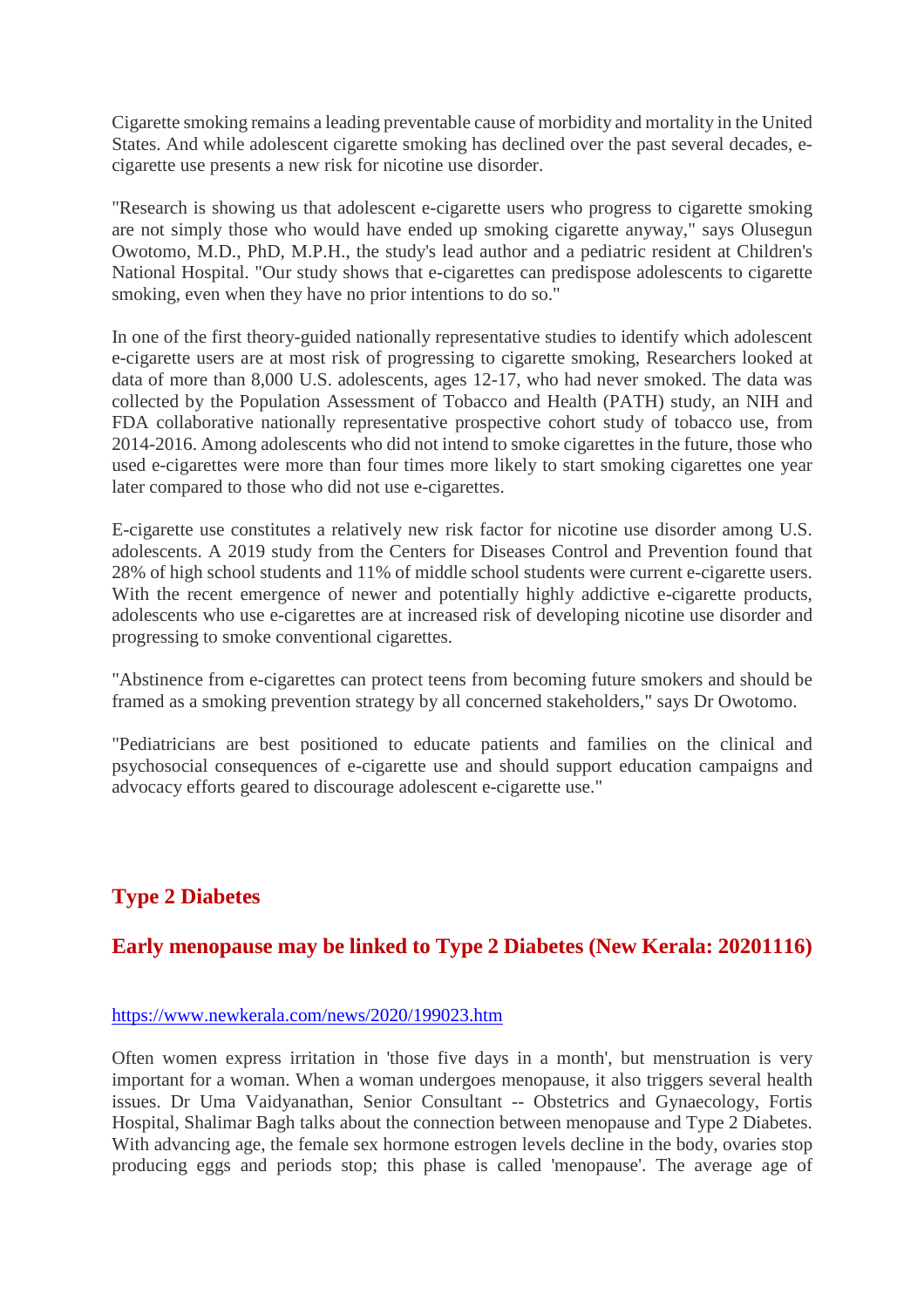menopause is 45. If periods stop before the age of 40, that can be considered as 'early menopause'. If the ovaries get removed for a medical necessity, menses may stop. But, without any medical reason if anyone experiences 'early' menopause, it becomes worrisome.

Many researchers claim that premature menopause and type 2 diabetes are interconnected. Though, medical science is still looking for evidence to establish a direct cause-effect relationship between early menopause and type 2 diabetes. A Dutch study has shown that when women experience menopause before the age of 40, the risk of type 2 diabetes is 4 times greater than those who experience late menopause. On the other hand, if a woman is diagnosed with type 2 diabetes beforehand, she can experience premature menopause. Family history, age and obesity are considered as three major risk factors in diabetes.When menopause sets in, it leads to some physical changes. The variation in the level of estrogen and progesterone leads to insulin resistance. In this situation, due to hormonal imbalance, the pancreas struggles to produce required amount of insulin in the body, it may remain less effective and fails to allow the cells to absorb glucose as per requirement. Therefore, the blood glucose levels surge. Insulin assists in burning down fat that helps to energise our body.

If insulin production gets disturbed, the risk of obesity increases. It is an established fact that weight gain enhances the risk of type 2 diabetes. The progesterone fluctuation accelerates our food cravings and then to satiate the craving, we chose eating snacks or sweets. This unrestrained food craving makes diabetes management even more complicated. When it was observed that post menopause, women become more vulnerable to type 2 diabetes, researchers tried another study on post-menopausal women to understand whether estrogen truly affects the glucose level in the body. In that study, it has been observed that estrogen specifically targets some cells in the pancreas and the gut and helps in increasing the glucose tolerance.

Women need to stay cautious and seek medical attention immediately if any symptoms appear such as irregular periods, decreased sexual desire, vaginal infection, sleep disturbances etc. Experts believe that estrogen therapy may be beneficial in post-menopausal women in lowering the risk of type 2 diabetes. If one can monitor the blood sugar levels frequently, follow a healthy diet, quit smoking and exercise regularly, diabetes can be managed well.

#### **Early menopause**

# **Early menopause may be linked to Type 2 Diabetes (New Kerala: 20201116)**

#### https://www.newkerala.com/news/2020/199023.htm

Often women express irritation in 'those five days in a month', but menstruation is very important for a woman. When a woman undergoes menopause, it also triggers several health issues. Dr Uma Vaidyanathan, Senior Consultant -- Obstetrics and Gynaecology, Fortis Hospital, Shalimar Bagh talks about the connection between menopause and Type 2 Diabetes. With advancing age, the female sex hormone estrogen levels decline in the body, ovaries stop producing eggs and periods stop; this phase is called 'menopause'. The average age of menopause is 45. If periods stop before the age of 40, that can be considered as 'early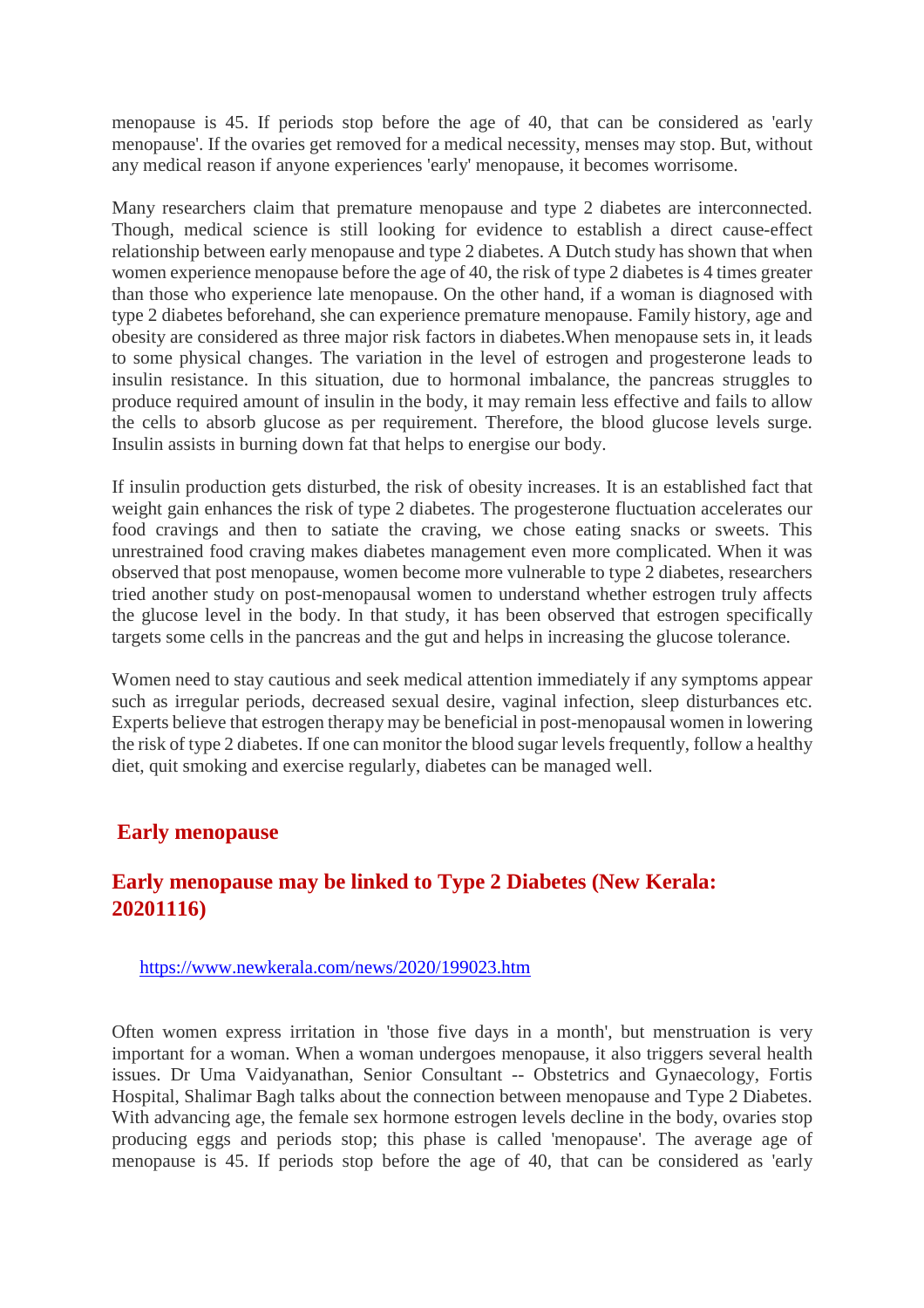menopause'. If the ovaries get removed for a medical necessity, menses may stop. But, without any medical reason if anyone experiences 'early' menopause, it becomes worrisome.

Many researchers claim that premature menopause and type 2 diabetes are interconnected. Though, medical science is still looking for evidence to establish a direct cause-effect relationship between early menopause and type 2 diabetes. A Dutch study has shown that when women experience menopause before the age of 40, the risk of type 2 diabetes is 4 times greater than those who experience late menopause. On the other hand, if a woman is diagnosed with type 2 diabetes beforehand, she can experience premature menopause. Family history, age and obesity are considered as three major risk factors in diabetes.When menopause sets in, it leads to some physical changes. The variation in the level of estrogen and progesterone leads to insulin resistance. In this situation, due to hormonal imbalance, the pancreas struggles to produce required amount of insulin in the body, it may remain less effective and fails to allow the cells to absorb glucose as per requirement. Therefore, the blood glucose levels surge. Insulin assists in burning down fat that helps to energise our body.

If insulin production gets disturbed, the risk of obesity increases. It is an established fact that weight gain enhances the risk of type 2 diabetes. The progesterone fluctuation accelerates our food cravings and then to satiate the craving, we chose eating snacks or sweets. This unrestrained food craving makes diabetes management even more complicated. When it was observed that post menopause, women become more vulnerable to type 2 diabetes, researchers tried another study on post-menopausal women to understand whether estrogen truly affects the glucose level in the body. In that study, it has been observed that estrogen specifically targets some cells in the pancreas and the gut and helps in increasing the glucose tolerance.

Women need to stay cautious and seek medical attention immediately if any symptoms appear such as irregular periods, decreased sexual desire, vaginal infection, sleep disturbances etc. Experts believe that estrogen therapy may be beneficial in post-menopausal women in lowering the risk of type 2 diabetes. If one can monitor the blood sugar levels frequently, follow a healthy diet, quit smoking and exercise regularly, diabetes can be managed well.

#### **Lung fibrosis**

#### **New therapies to reduce lung fibrosis developed (New Kerala: 20201116)**

https://www.newkerala.com/news/2020/198933.htm

To suppress the impact of lung fibrosis, concerning COVID patients, scientists have been developing new treatment therapies, targeting the complications developed by the mutual relationship between the two.

Philip S. Low, the Purdue Ralph C. Corley Distinguished Professor of Chemistry and Presidential Scholar for Drug Discovery, has led a team to develop two targeted therapies for people with Idiopathic Pulmonary Fibrosis (IPF). The two different therapeutic approaches are published in Science Translational Medicine and EMBO Molecular Medicine.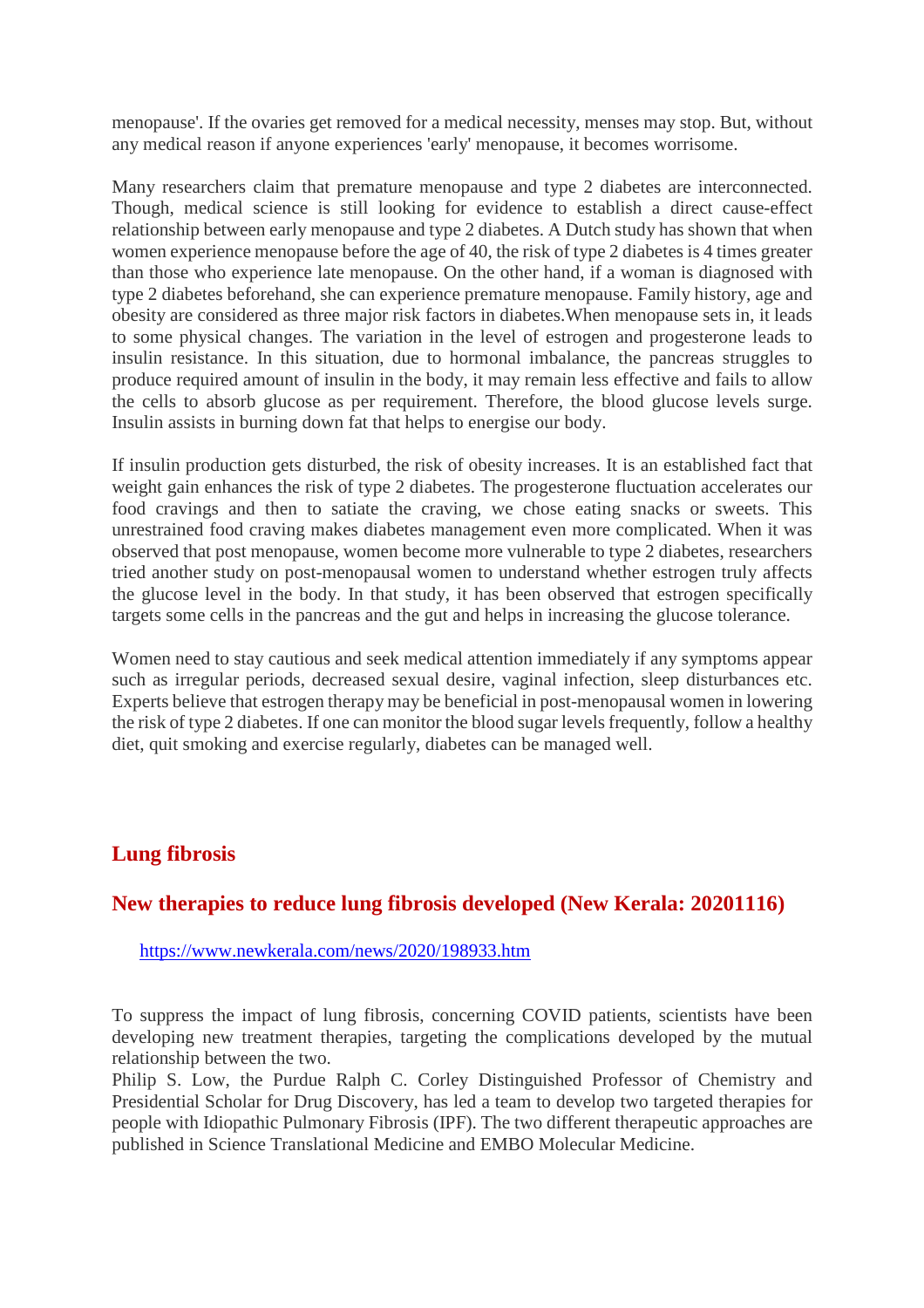According to the study, people with IPF have a life expectancy of fewer than five years. Fibrotic diseases cause organ failure that leads to about 45% of all deaths in the United States. Existing therapies do little to slow progression. The results of the research were published in the journal Science Translational Medicine.

"This is a horrible disease that claimed the lives of my next-door neighbour and a good friend's wife," Low said. "We developed two targeted therapies that allow us to use powerful drugs with high toxicities because we specifically deliver them to diseased cells without harming healthy ones," he added.

The first of the Purdue team's novel targeted molecules are designed to slow fibrosis and extend life. The second IPF therapy suppresses fibrosis-inducing cytokine production.The two therapies will be moving into human clinical trials within the next several months. The developments come as a number of people with COVID-19 or who have recovered from COVID-19 experience, lung fibrosis, or other related conditions.

# **SARS-CoV-2 virus**

# **Study focuses on identification of SARS-CoV-2 virus features causing COVID-19 using primate model (New Kerala: 20201116)**

#### https://www.newkerala.com/news/2020/198923.htm

Features of the SARS-CoV-2 virus causing COVID-19, which could be useful for developing vaccines and treatment strategies, were identified using a nonhuman primate model developed at the Korea Research Institute of Bioscience and Biotechnology (KRIBB).

The work was initiated in February this year by the research team led by Dr Jung Joo Hong at the KRIBB National Primate Research Center and resulted in the successful development of a nonhuman primate model of COVID-19 infection, the fourth model reported worldwide, following China, the Netherlands, and the US. The results of the study were part of a larger research project aiming to identify key features of severe acute respiratory syndrome coronavirus-2(SARS-CoV-2), the virus causing COVID-19, and to test for the efficacies of COVID-19 vaccines and treatments using the primate model.

In the primate study, vascular abnormalities due to the infection, reasons underlying fatality of COVID-19 infection, particularly in immunocompromised patients, sites of SARS-CoV-2 multiplication inside the human body, and the time-course and were investigated.

The research team showed, for the first time, that SARS-CoV-2 caused vascular inflammation and that the endothelins persisted even 3 days after the infection. Further, they confirmed immunosuppression, which is typically observed in patients with immunodeficiency, when the viral load increased precipitously during COVID-19 infection(first 2 days after getting infected).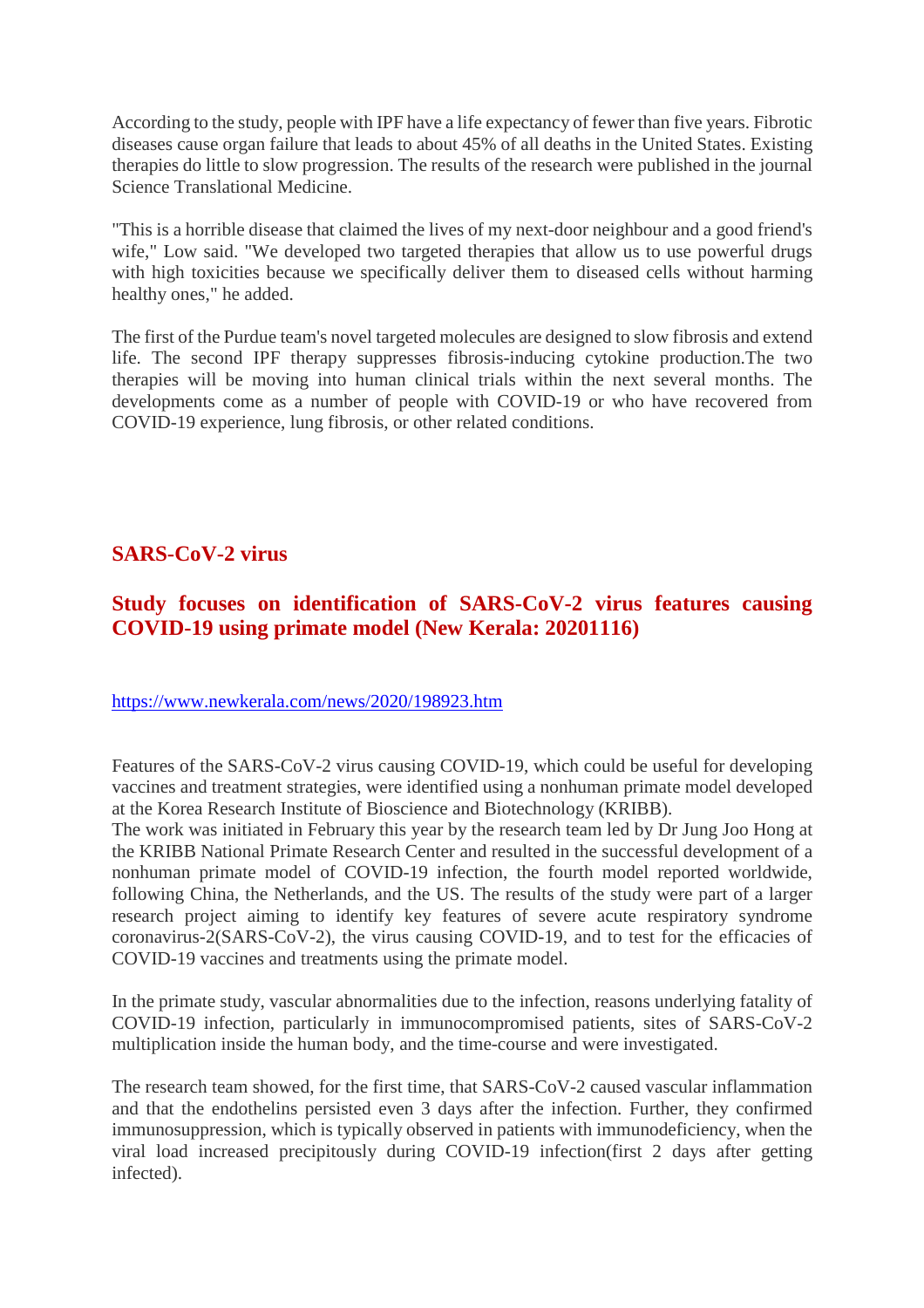This study was featured on the cover of the Journal of Infectious Diseases, a world-class academic journal in the field of infectious diseases. The issue's online edition became available on August 3, 2020, and the article will be printed the November 15 issue.

The research team observed that the virus multiplied rapidly in the upper and lower respiratory tracts of the experimental primates in the first 2 days after the viral infection. Subsequently, the viral load decreased quickly, and the viral activity was not detected 7 days after the infection.

These findings are expected to provide novel insights regarding the diagnostic challenges associated with a false-positive test, i.e., a positive result of the reverse transcriptasepolymerase chain reaction(RT-PCR) test for an asymptomatic.

# **Cardiovascular disease**

#### **Study reveals walnuts helpful in cardiovascular disease (New Kerala: 20201116)**

https://www.newkerala.com/news/2020/198837.htm

Studies from a randomised controlled trial reveals the capability of walnuts from preventing major risk factors for heart disease, claims,' people who regularly consume walnuts may have a lower risk of heart disease, compared to those who do not eat'.

In the study, conducted by Dr Emilio Ros from the Hospital Clinic of Barcelona, in partnership with Loma Linda University, more than 600 healthy older adults consumed 30 to 60 grams of walnuts per day as part of their typical diet or followed their standard diet (without walnuts) for two years.

Those who consumed walnuts had a significant reduction in inflammation, measured by the concentration of known inflammatory markers in the blood, which were reduced by up to 11.5 per cent.

Of the 10 well-known inflammatory markers that were measured in the study, six were significantly reduced on the walnut diet, including interleukin-1b, a potent pro-inflammatory cytokine which pharmacologic inactivation has been strongly associated with reduced rates of coronary heart disease.

The research was part of the Walnuts and Healthy Aging (WAHA) study - the largest and longest trial to date exploring the benefits of daily walnut consumption. The study has been published in the Journal of the American College of Cardiology.

The study's conclusion is that the anti-inflammatory effects of walnuts provide a mechanistic explanation for cardiovascular disease reduction beyond cholesterol lowering.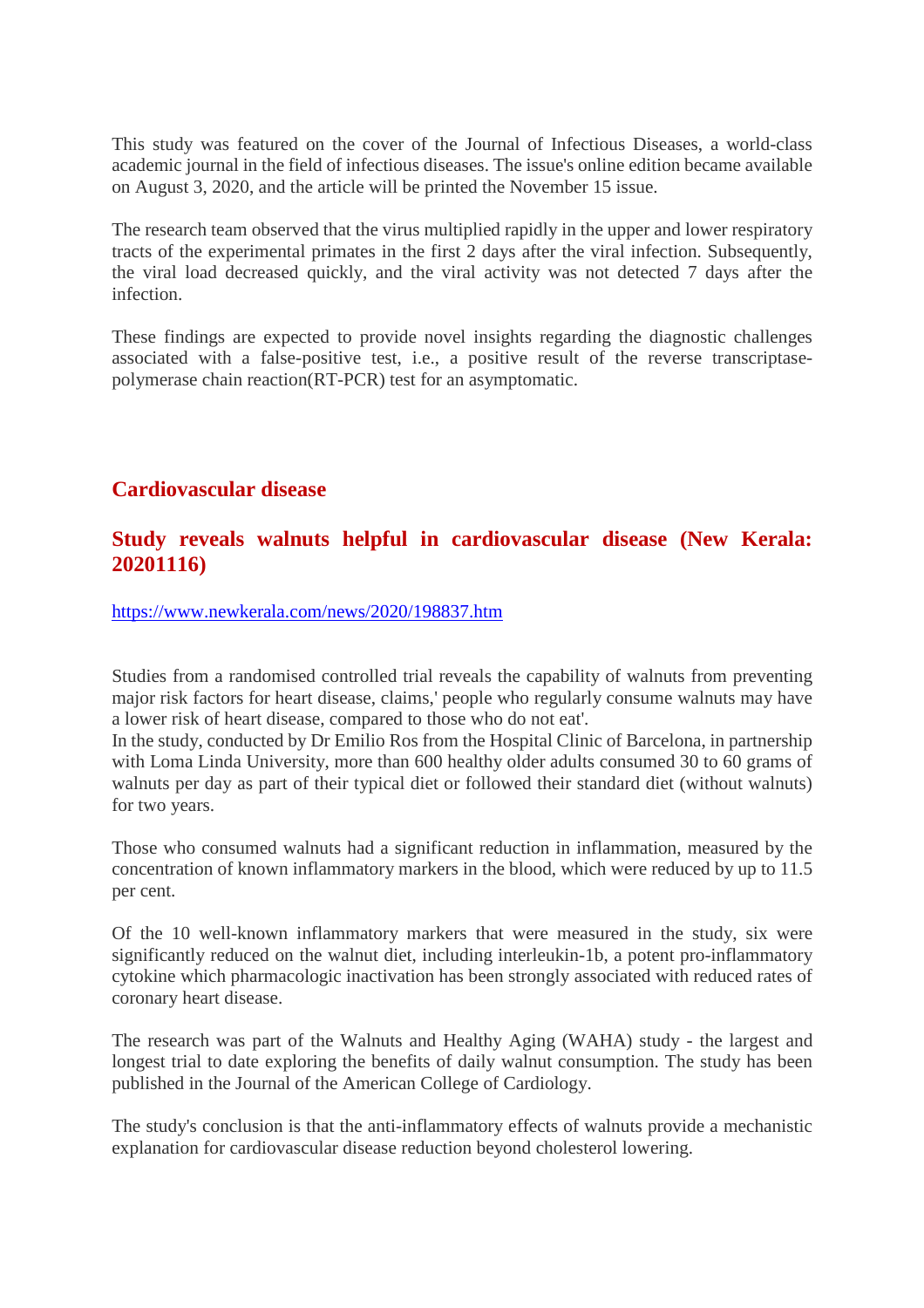"Acute inflammation is a physiological process due to activation of the immune system by injuries such as trauma or infection, and is an important defence of the body", said Dr Emilio Ros, a lead researcher in the study.

"Short-term inflammation helps us heal wounds and fight infections, but inflammation that persists over time (chronic), caused by factors such as poor diet, obesity, stress, and high blood pressure, is damaging instead of healing, particularly when it comes to cardiovascular health. The findings of this study suggest walnuts are one food that may lessen chronic inflammation, which could help to reduce the risk for heart disease" - a condition we become more susceptible to as we age," added Ros.

Chronic inflammation is a critical factor in the development and progression of atherosclerosis, which is the buildup of plaque or "hardening" of the arteries, the principal cause of heart attacks and stroke. Therefore, the severity of atherosclerosis depends greatly on chronic inflammation, and dietary and lifestyle changes are key to mitigating this process.

While existing scientific evidence establishes walnuts as a heart-healthy1 food, researchers continue to investigate the "how" and "why" behind walnuts' cardiovascular benefits.According to Dr. Ros, "Walnuts have an optimal mix of essential nutrients like the omega-3 alpha-linolenic acid, or ALA (2.5g/oz), and other highly bioactive components like polyphenols2, that likely play a role in their anti-inflammatory effect and other health benefits."

The study findings were also reinforced by an editorial in the same publication entitled "Ideal Dietary Patterns and Foods to Prevent Cardiovascular Disease Beware of Their Anti-Inflammatory Potential", which concludes that a better knowledge of the mechanisms of health protection by the different foods and diets, mainly their anti-inflammatory properties, should inform healthier food choices.

While these results are promising, the research does have limitations. Study participants were older adults who were healthy and free living with the option to eat a variety of other foods in addition to walnuts. Additionally, further investigation is needed in more diverse and disadvantaged populations.

#### **Immune molecules**

# **Blocking two immune molecules can prevent asthma attacks: Study (New Kerala: 20201116)**

https://www.newkerala.com/news/2020/198793.htm

La Jolla Institute for Immunology (LJI), has come up with a new breakthrough study, revealing the key to preventing asthma attacks by blocking two immune molecules at the same time is key to preventing asthma attacks in a mouse model.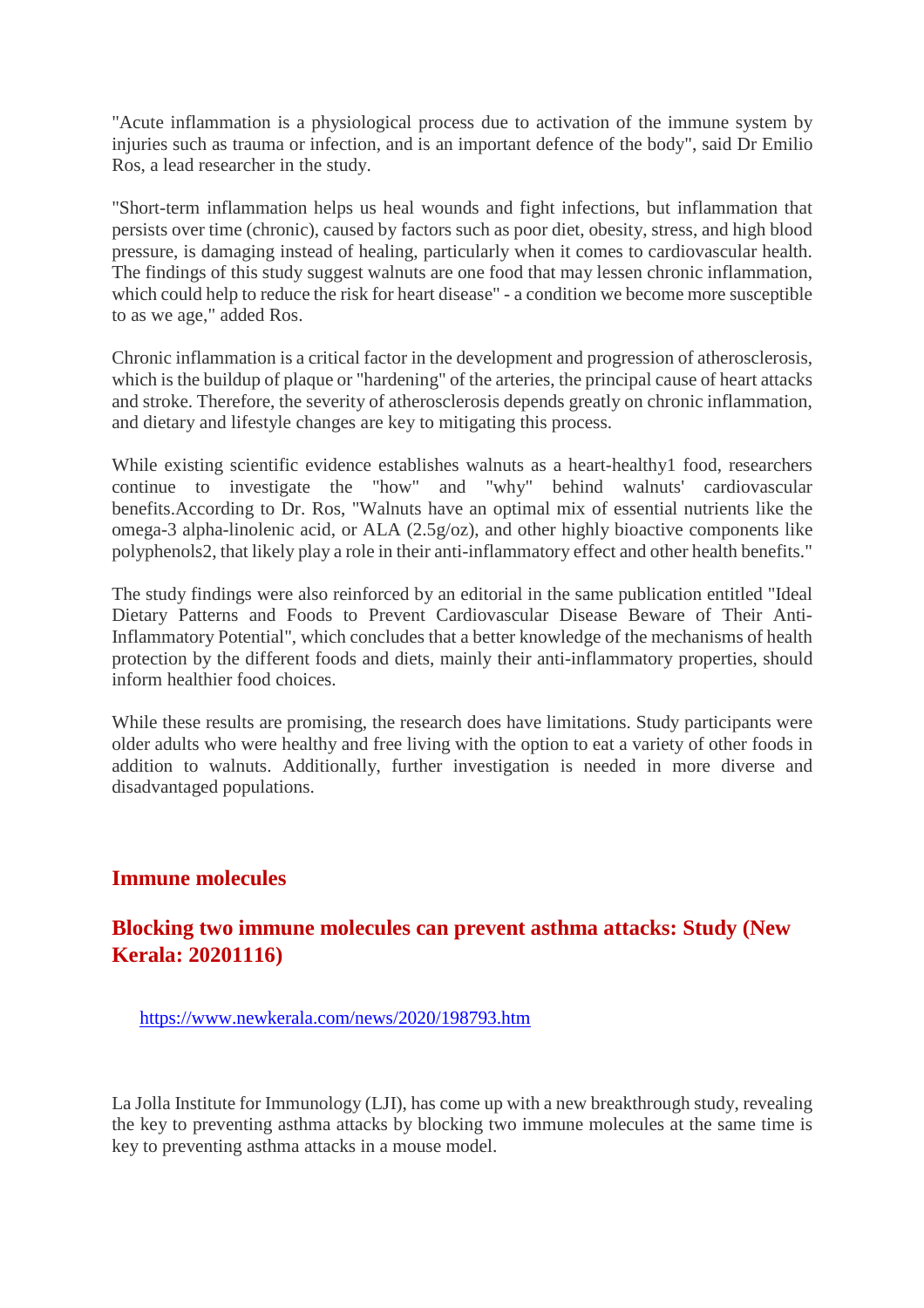Asthma has become a matter of concern for Americans as every day, ten Americans die from the attack. The researchers have discovered a new method that can provide relief to all asthma patients.

"We have found a way to block the acute asthmatic inflammatory response--and we saw a strong, long-lasting reduction in asthma exacerbations," says Michael Croft, PhD, professor at LJI and senior author of the new study, published November 5, 2020, in The Journal of Allergy and Clinical Immunology.

When a person with allergies encounters an asthma trigger, harmful T cells boost their numbers in the lungs and release molecules that cause inflammation. The new study shows how to throw a wrench in this process.

For the study, the Croft Lab focused on blocking OX40L and CD30L, which are signalling proteins similar to tumour necrosis factor (TNF), a protein that is the target of several FDA approved drugs. These molecules are upregulated by allergens and can activate the harmful T cells that drive inflammation in asthma.

In the new study, Croft and his colleagues worked with a mouse model sensitive to house dust mites--a very common allergy and asthma trigger. The scientists showed that blocking OX40L and CD30L at the same time could stop the expansion and accumulation of harmful T cells in the lungs during an allergen attack, and this then led to reduced inflammation.

"The combination of taking out the two sets of signals allowed for a strong reduction in the number of those pathogenic T cells, whereas only neutralising either one had a relatively mild effect," says Croft. "That was quite a significant finding."

Importantly, blocking both OX40L and CD30L also reduced the number of pathogenic T cells that lingered in the lungs following the asthma attack. These "memory" T cells would normally drive inflammation when a person encounters an allergen again. Without OX40L and CD30L on the job, very few of these harmful T cells stuck around in the lungs, and mice had a weaker response to house dust mites for weeks after the initial treatment."This suggests we were diminishing the immune memory of the allergen," Croft says.

This study comes several years after an ineffective clinical trial targeting OX40L. Previous research by the Croft lab and other researchers had suggested that blocking signalling from OX40L could reduce airway inflammation, yet a neutralizing antibody against OX40L did not have a beneficial effect in asthmatic patients with house dust mite or cat allergies."Why did it fail?" asks Croft. "The new study supports the idea that simply blocking OX40L was not enough."

The research sheds light on the complexity of the immune system and suggests that long-lasting therapy of inflammatory and autoimmune diseases may require a multi-pronged targeting approach, especially when trying to limit the number of pathogenic T cells that are the central drivers of these diseases.

A combination therapeutic to block both molecules would be complicated to test (researchers would need to prove the safety of blocking each separately) but Croft thinks either dual antibodies or a "bi-specific" reagent could work to block OX40L and CD30L signalling together in a single treatment.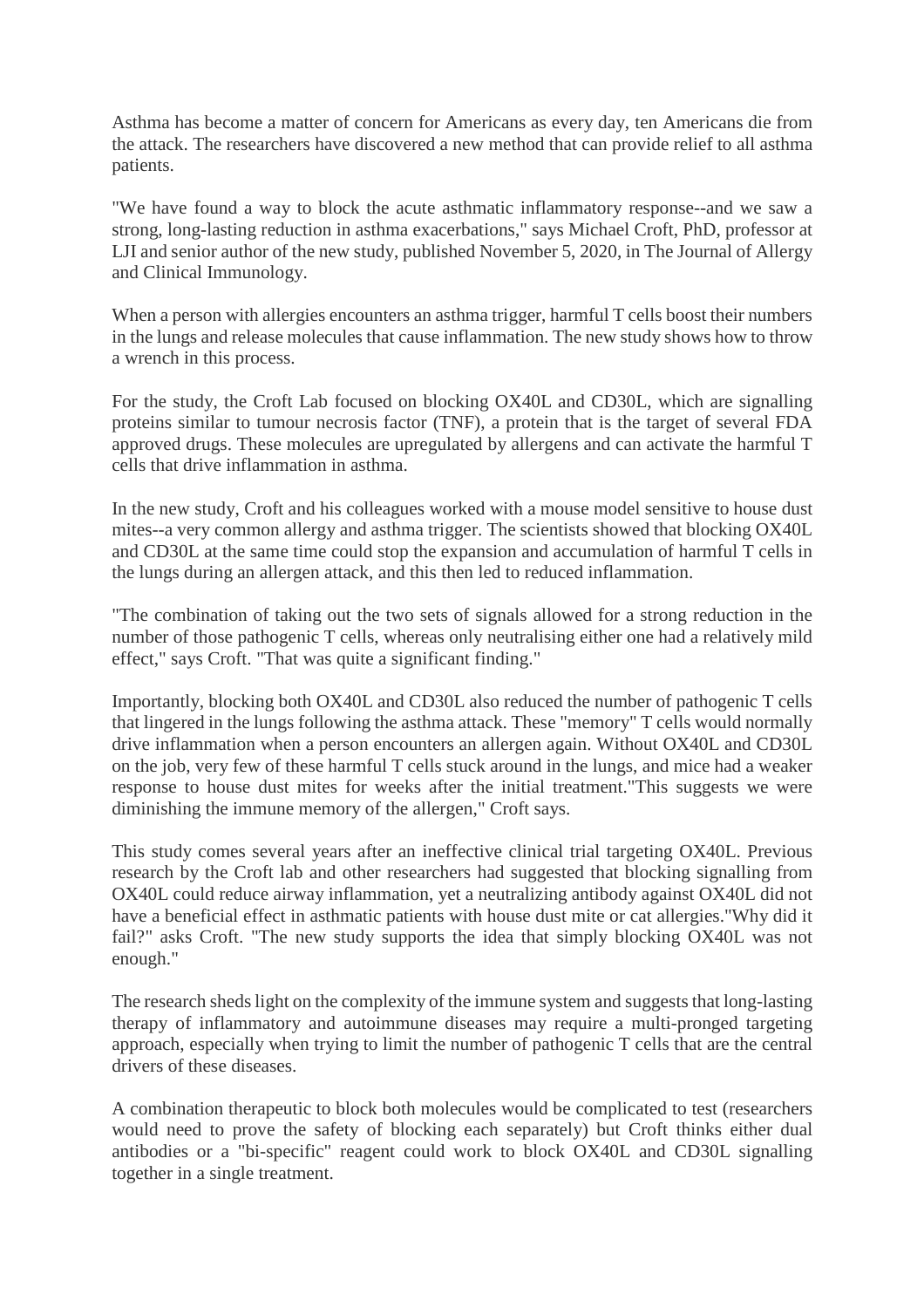Croft is now thinking of the next steps for his lab. Blocking OX40L and CD30L reduced memory T cells but didn't eliminate all of them. Croft thinks additional target molecules could be out there. "We're trying to understand what those molecules might be," says Croft.

# **Health Care Services (Hindustan: 20201116)**

https://epaper.livehindustan.com/imageview\_456553\_55227824\_4\_1\_16-11-  $2020\overline{3}$   $\overline{1}$   $\overline{1}$  sf.html